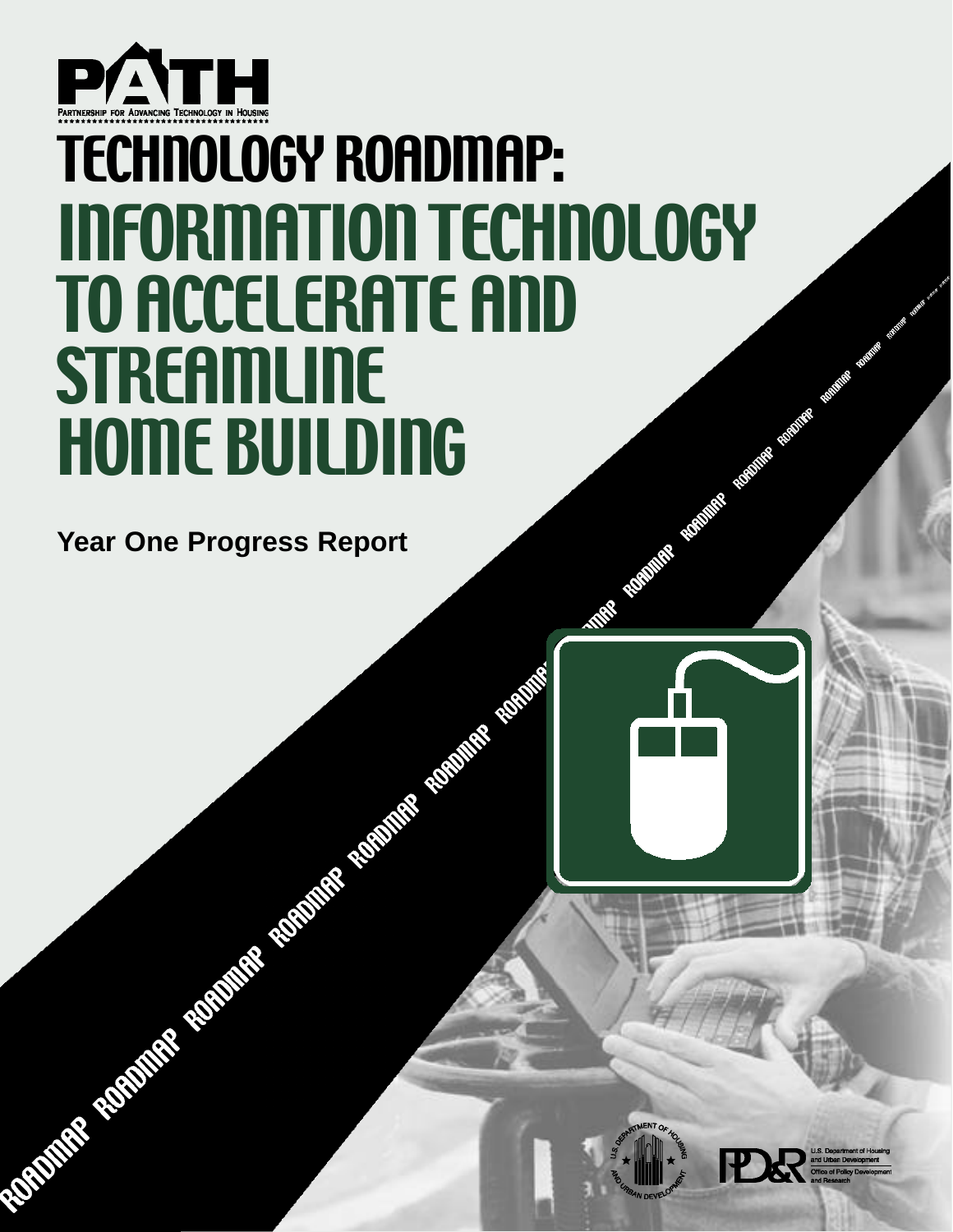PATH (Partnership for Advancing Technology in Housing) is a private/public effort to develop, demonstrate, and gain widespread market acceptance for the "Next Generation" of American housing. Through the use of new or innovative technologies, the goal of PATH is to improve quality, durability, environmental efficiency, and affordability of tomorrow's homes.

PATH is managed and supported by the U.S. Department of Housing and Urban Development (HUD). In addition, all federal agencies that engage in housing research and technology development are PATH Partners, including the Departments of Energy, Commerce, and Agriculture, as well as the Environmental Protection Agency (EPA) and the Federal Emergency Management Agency (FEMA). State and local governments and other participants from the public sector are also partners in PATH. Product manufacturers, home builders, insurance companies, and lenders represent private industry in the PATH Partnership.

To learn more about PATH, please contact



451 7th Street, SW Washington, DC 20410 202-708-4277 (phone) 202-708-5873 (fax) e-mail: pathnet@pathnet.org website: www.pathnet.org

Visit PD&R's website **www.huduser.org**  to find this report and others sponsored by HUD's Office of Policy Development and Research (PD&R).

Other services of HUD USER, PD&R's Research Information Service, include listservs; special interest, bimonthly publications (best practices, significant studies from other sources); access to public use databases; and a hotline 1-800-245-2691 for help accessing the information you need.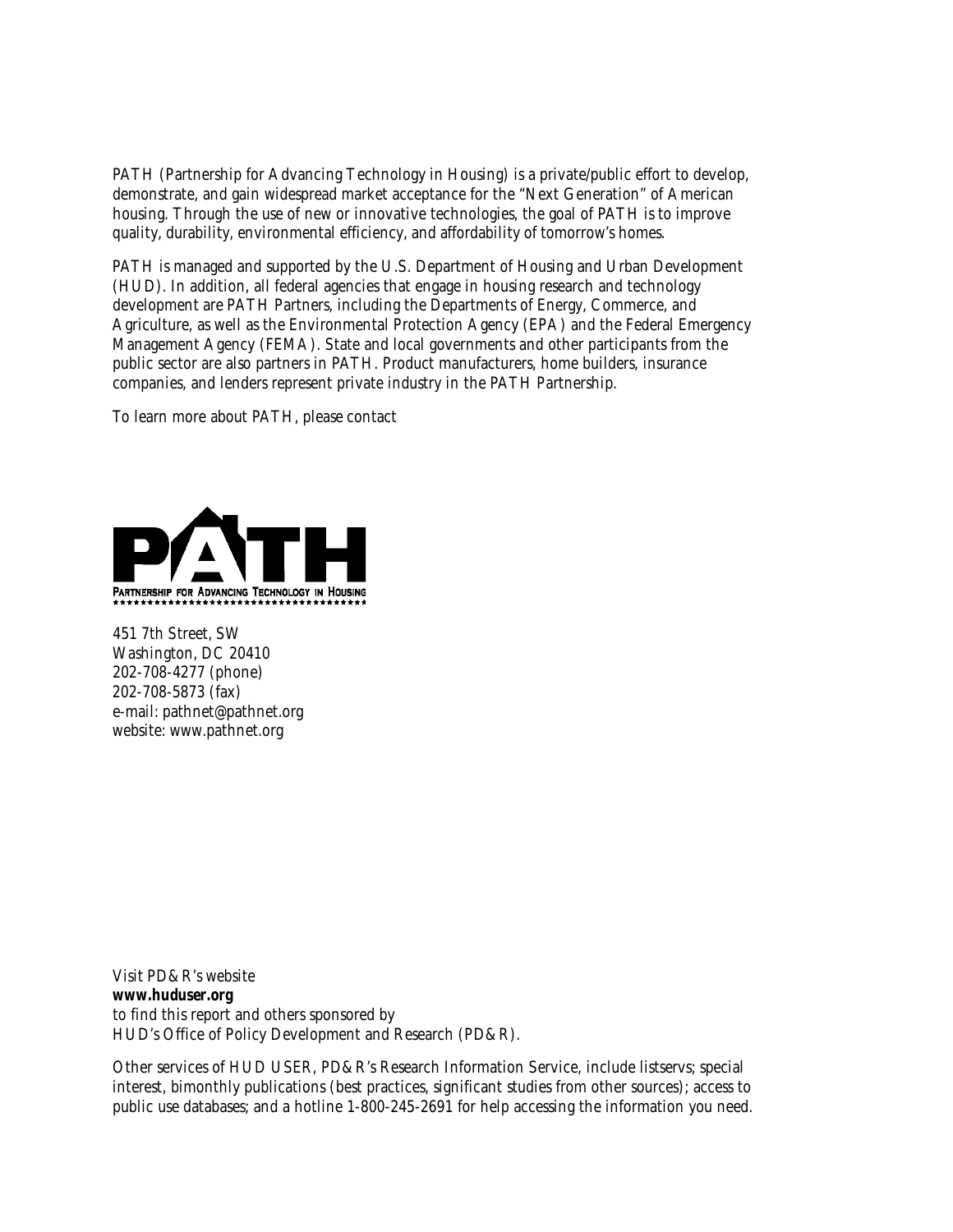

# TECHNOLOGY ROADMAP: INFORMATION TECHNOLOGY TO ACCELERATE AND STREAML INF HOME BUILDING

# **Year One Progress Report**

**Prepared for:** 

U.S. Department of Housing and Urban Development Office of Policy Development and Research Washington, D.C.

#### Prepared by:

NAHB Research Center Upper Marlboro, Maryland

June 2002

Ĭ.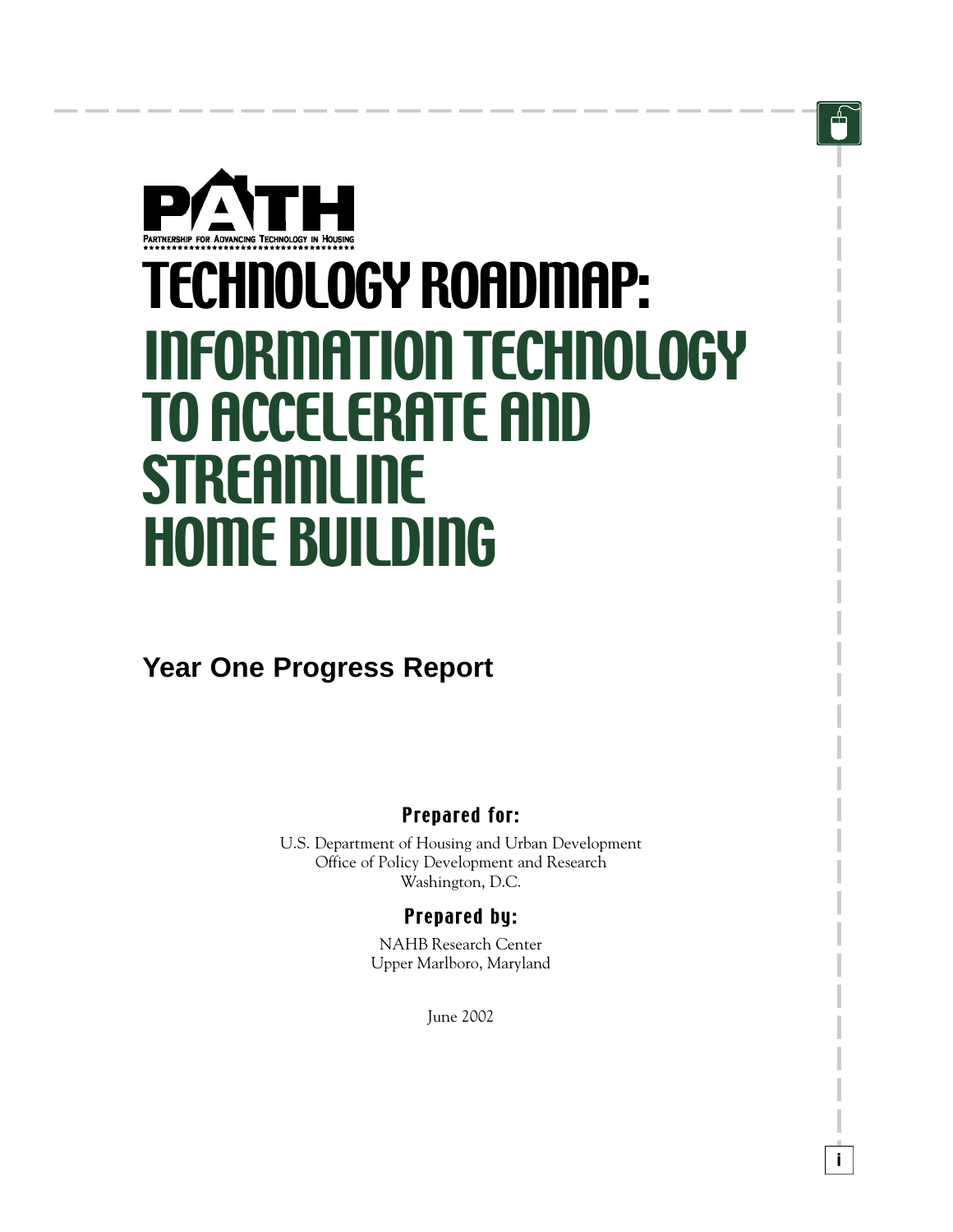#### **About the NAHB Research Center**

The NAHB Research Center, located in Upper Marlboro, Md., is known as America's Housing Technology and Information Resource. In its nearly 40 years of service to the home building industry, the Research Center has provided product research and building process improvements that have been widely adopted by home builders throughout the United States. The Research Center carries out extensive programs of information dissemination and interchange among members of the home building industry and between the industry and the public.

#### **Disclaimer**

This report was prepared by the NAHB Research Center for the U.S. Department of Housing and Urban Development, Office of Policy Development and Research. The contents of this report are the views of the contractor and do not necessarily reflect the views or policies of the U.S. Department of Housing and Urban Development, the U.S. Government, or any other person or organization.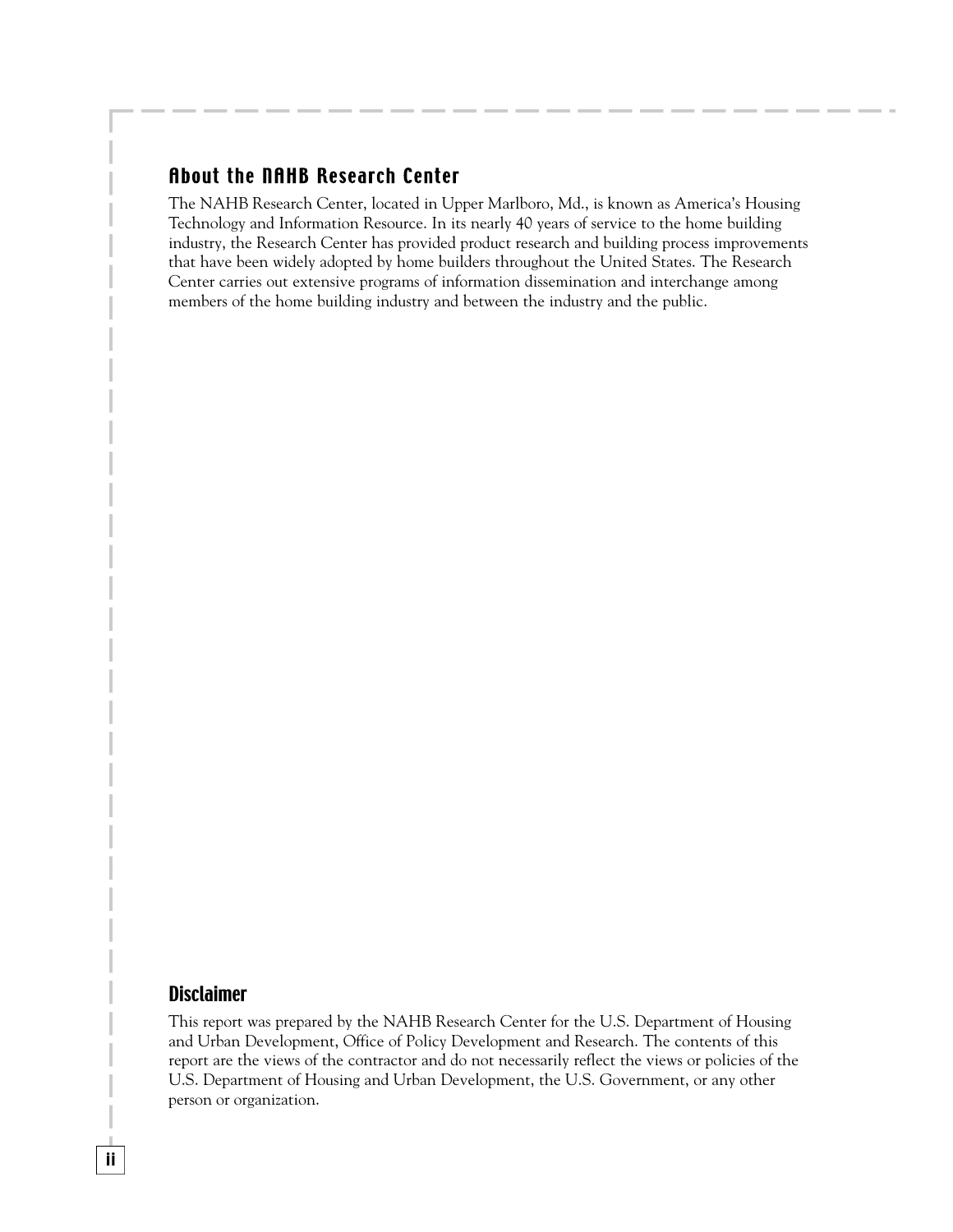# FOREWORD

í

This document, *PATH Technology Roadmap: Information Technology to Accelerate and Streamline Home Building*, is one in a series of technology roadmaps created to serve as guides to help the housing industry make decisions about research and development investments.

The Partnership for Advancing Technology in Housing (PATH), administered by the Department of Housing and Urban Development, is focused on improving the affordability and value of new and existing homes. To improve America's housing, PATH has identified research and established priorities for technology development that will enable the home building industry to work toward the PATH mission. This priority setting process, known as "Roadmapping," has brought together many industry stakeholders, including builders, remodelers, trade contractors, material and product suppliers, financial representatives, codes and standards officials, and public sector R&D sponsors. To date, the group's work has led to the development of three technology roadmaps: *Information Technology to Accelerate and Streamline Home Building*, *Advanced Panelized Construction*, and *Whole House and Building Process Redesign*.

This document focuses specifically on activities and strategies that will lead to improvements in Information Technology systems for the home building industry. It describes a need to develop a common language to communicate across the residential construction process, streamline the regulatory process, build a non-commercial information portal, and create production management systems from concept to closure.

By addressing these issues through research, the home building industry will continue to play a key role in providing affordable, durable housing for America's families.

Lawrence L. Thompson General Deputy Assistant Secretary for Policy Development and Research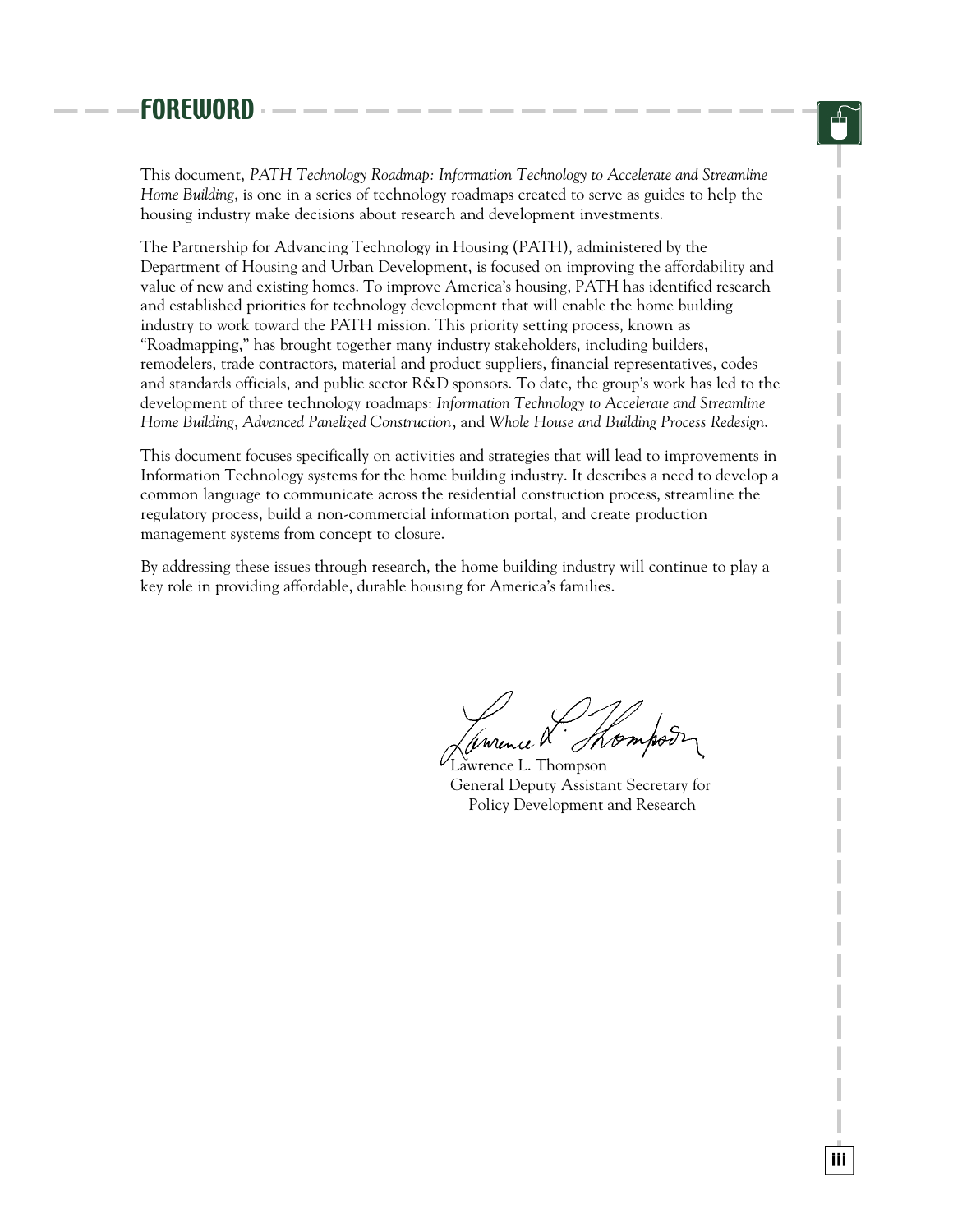$\overline{10}$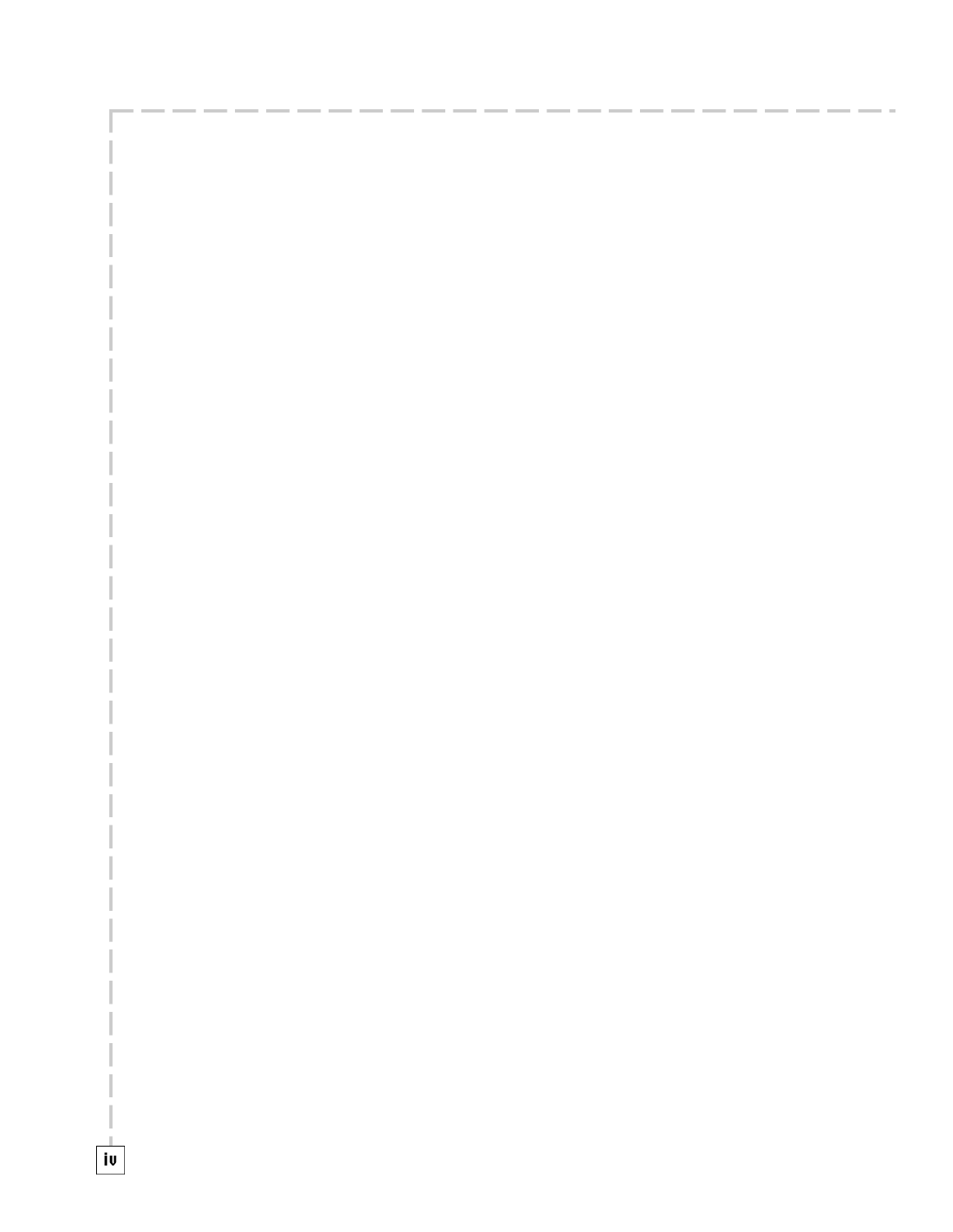# TABLE OF CONTENTS

| <b>Uision</b> |                                                                                                       |  |  |
|---------------|-------------------------------------------------------------------------------------------------------|--|--|
|               |                                                                                                       |  |  |
|               |                                                                                                       |  |  |
|               |                                                                                                       |  |  |
|               |                                                                                                       |  |  |
| 1.            |                                                                                                       |  |  |
|               |                                                                                                       |  |  |
| 2.            |                                                                                                       |  |  |
|               |                                                                                                       |  |  |
| 3.            |                                                                                                       |  |  |
|               |                                                                                                       |  |  |
| 4.            | Create Production Management Systems from Concept to Closure 25                                       |  |  |
|               | 4.1 State-of-the-Art and Benchmarking Studies 26<br>4.3 Development of an Interactive Supply Chain 30 |  |  |
|               |                                                                                                       |  |  |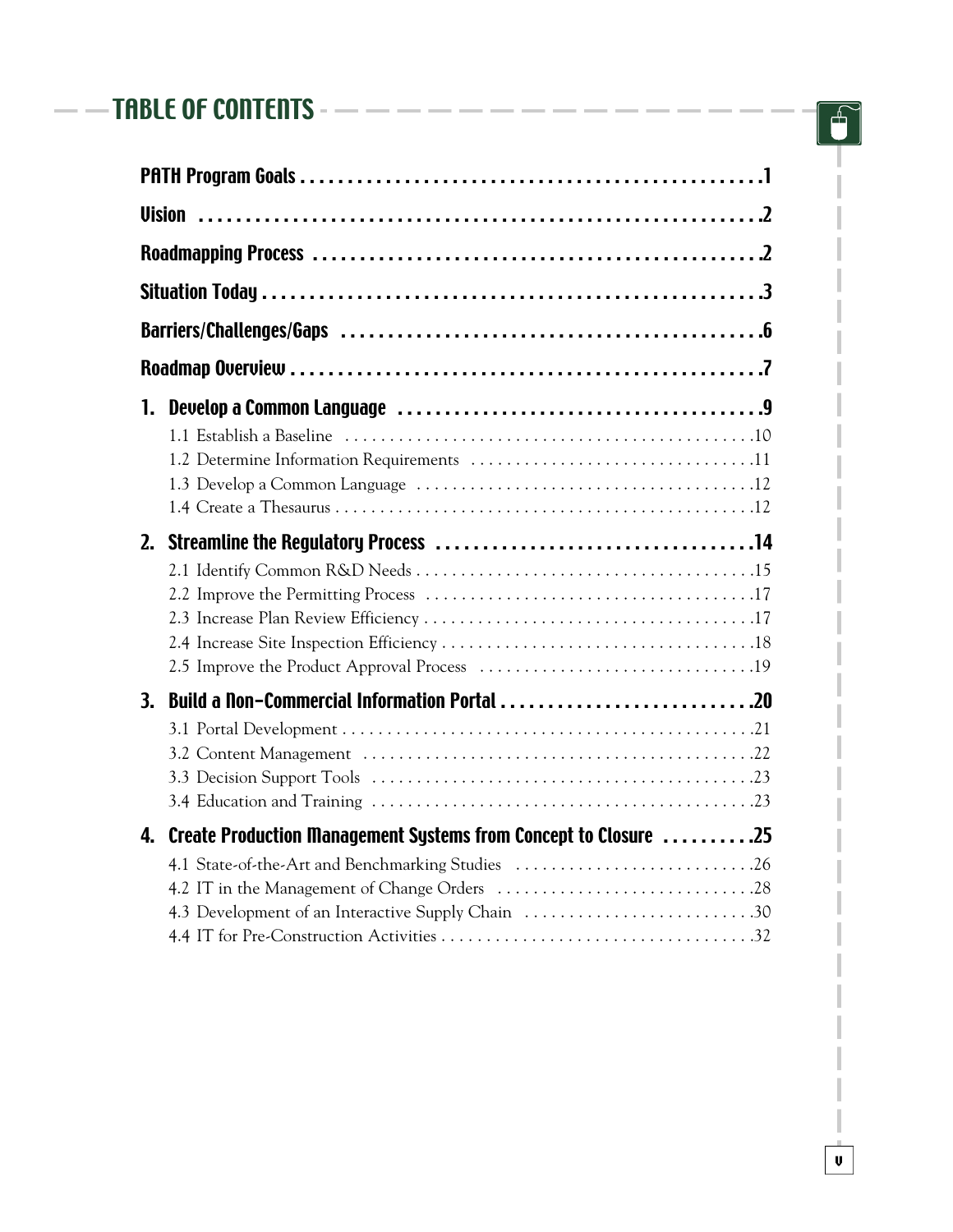$\overline{v}$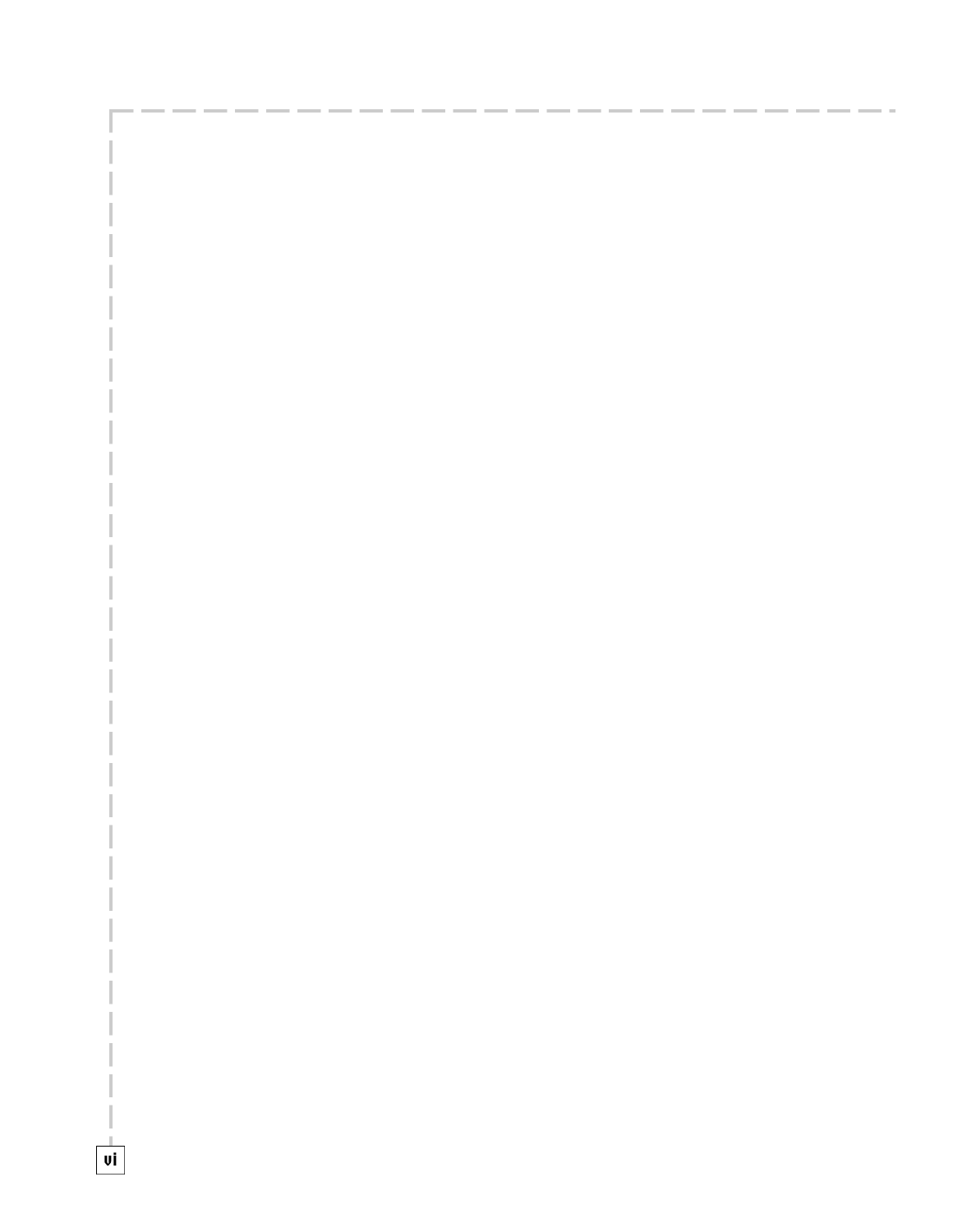#### PATH PROGRAM GOALS  $\overline{a}$

The Partnership for Advancing Technology in Housing (PATH) advances technology in the home building industry to improve the affordability and value of new and existing homes. Through public and private efforts in technology research, information dissemination, and barrier analysis, PATH is adding value to seven of the nation's key housing attributes: affordability, energy efficiency, environmental impact, quality, durability and maintenance, hazard mitigation, and labor safety.

As such, three overarching goals have been established that all bear on those attributes:

#### • To determine the needs for improved housing technology development and provide relevant strategic services.

 will develop networks and agreement PATH will investigate the institutional barriers that impede innovation; will propose alternative, improved, or negotiated services to overcome those barriers; and among participants to implement these services.

#### • To develop new housing technologies.

PATH will support and perform technological research at all R&D levels of the home building supply chain with governmental and industrial funds and resources.

#### • To disseminate new and existing technological information.

 nological information) that remains vant to specific housing audiences to and use of technologies in the home PATH will coordinate dissemination of innovation information (both for specific technologies and for industry-wide techunbiased, technically accurate, and releincrease the familiarity with, availability, building and homeowner communities.

 Departments of Housing and Urban Department of Agriculture (DOA), the Partners in the PATH program—the U.S. Development (HUD) and Energy (DOE), the Environmental Protection Agency (EPA), the Department of Commerce, the Federal Emergency Management Agency (FEMA), home builders, researchers, and manufacturers of building materials and products—have long recognized the importance of injecting current and emerging technologies into the home building process. The PATH program has identified many of the relevant technologies and has facilitated implementation of research, pilot, demonstration, and evaluation projects across the United States. In addition, PATH program partners recognize the importance of planning research and setting priorities for technology development that will enable the home building industry to work toward the PATH mission. This priority setting is known as "Roadmapping."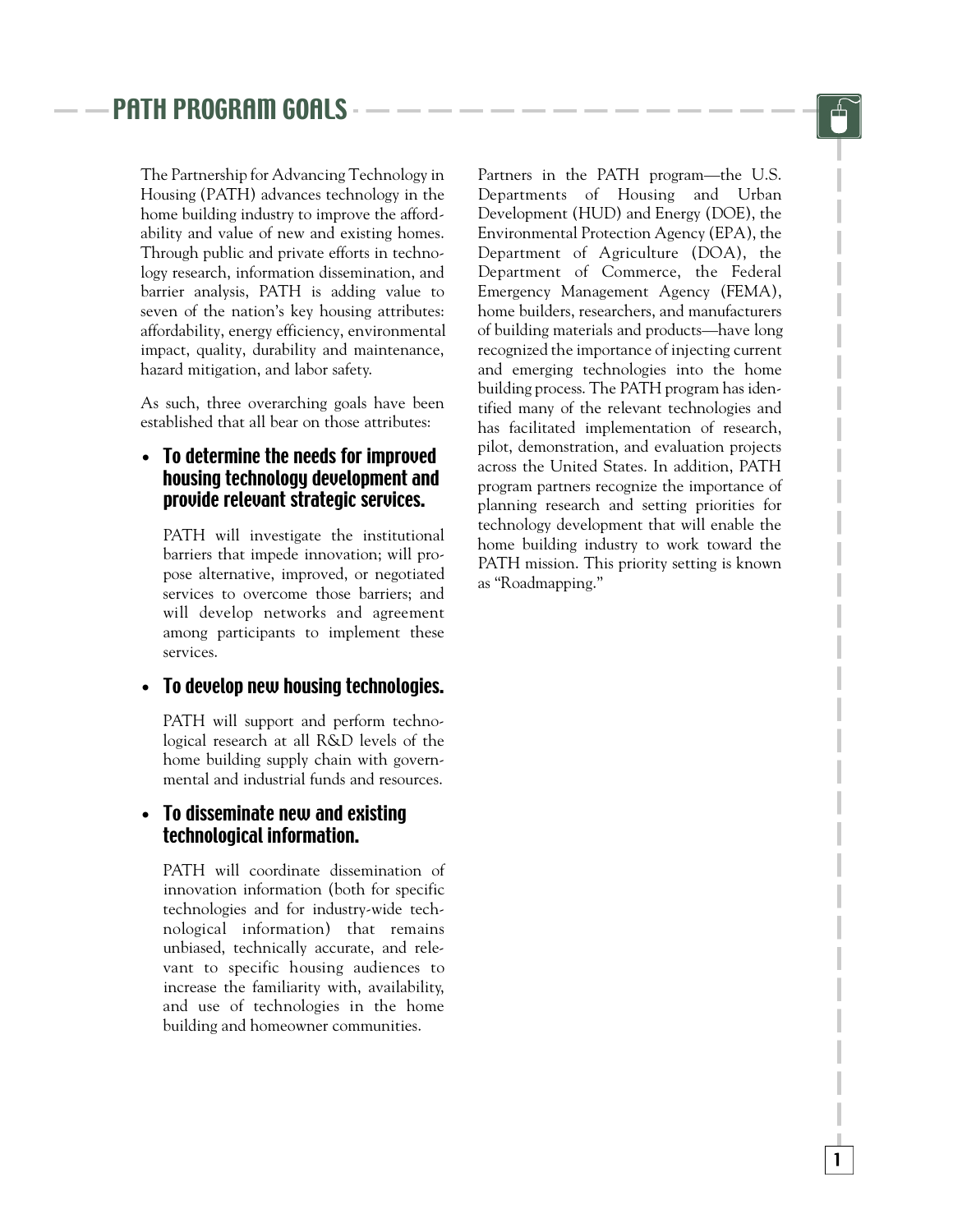### ROADMAPPING PROCESS

 The objective of PATH technology road- ments by government and industry. The mapping is to identify technology areas for immediate technological research in home building to serve as a guide for research invest-PATH Industry Steering Committee (ISC), comprised of builders and manufacturers of building products and materials, oversees the development of all technology roadmaps.

for research and development in PATH's research portfolio (which includes back- development. Roadmaps approved by the investment in research and development. As the primary planning activity for PATH's research, the roadmaps dictate the main areas ground, applied, and development activities), as well as provide the home building industry with a strategic plan for future technology PATH ISC will be provided to private sector interests to guide their technology development and to the government to guide its Through this process, new technologies and additional research work will be generated as the roadmaps are implemented.

The ISC initiated the roadmapping process during the first quarter of 2000. A group of 40

 logies that hold the promise of guiding builders, materials and products suppliers, academicians, researchers, and other stakeholders identified and rank ordered techno-PATH's research. The ISC then assembled the technologies with the highest potential benefits into three technology portfolios as follows:

- Information Technology to Accelerate and *Streamline Home Building;*
- *• Advanced Panelized Construction; and*
- *• Whole House and Building Process Redesign.*

 in November 2000, *Advanced Panelized*  The PATH ISC recommended development of technology roadmaps for each of the three areas, with *Information Technology* initiated *Construction* in December 2000, and *Whole House* in March 2001.

The roadmapping reports are available on both the PATH website (www.pathnet.org) and the NAHB Research Center's ToolBase Services website (www.toolbase.org).

This report deals specifically with *Information Technology to Accelerate and Streamline Home Building*.

## VISION

 Roadmap calls for information to be available when and where needed by participants in the home building process so they can perform their The vision for the *Information Technology* jobs more accurately, efficiently, and on time.

electronically. Accurate, up-to-date design Realization of the vision will permit designers, specifiers, and consumers to have rapid access to comparative data on product costs, features, limitations, and availability in formats that can easily be compared, selected, and incorporated into computer aided design (CAD) plans. Applications and plans will be submitted electronically without travelling to the permit office or waiting in line. Builders and developers will know their application status at all times, and approvals will be returned

 into revisions to working documents and details, manufacturers' instructions, safety data, component specifications, and similar information will be available onsite in real time. Change orders, customer option choices, plan revisions, and unforeseen delays will be entered once, then accommodated seamlessly process schedules, with updated information getting to all affected parties. All required inspections for regulatory approvals or loans will be performed on demand, without suspending work or scheduling a site inspection.

 The vision will be achievable by small a multitude of vendors will ensure increbuilders as well as by high-volume production builders. Interoperable software available from mental realization of the vision.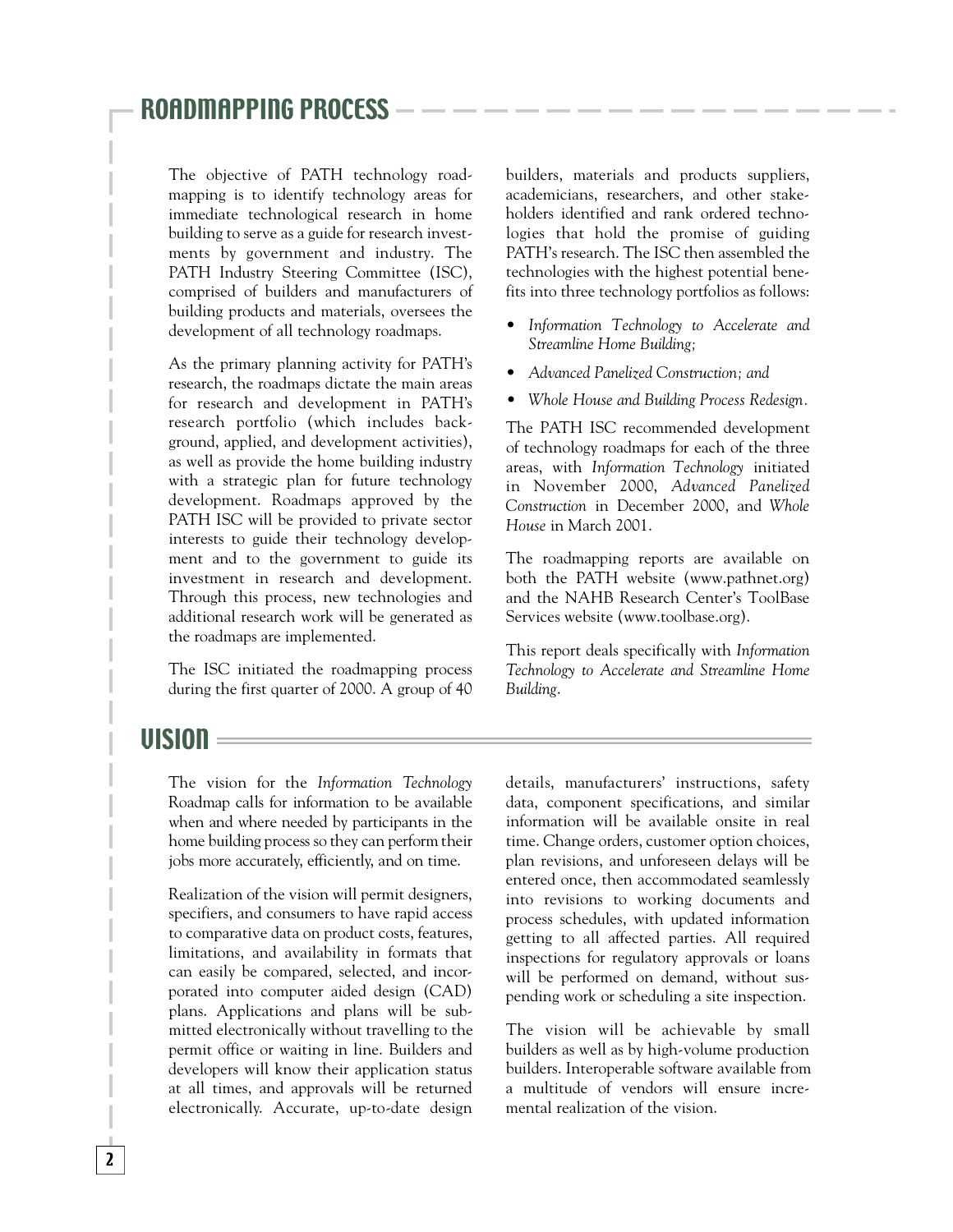## SITUATION TODAY

 Home building is an important part of the national economy. Today's U.S. home building industry represents about four percent of the nation's economic activity, or more than \$230 billion annually. In 1999, 1.3 million singlefamily and 300,000 multifamily housing starts generated more than 3.5 million jobs.

 $\begin{array}{c} \begin{array}{c} \begin{array}{c} \end{array} \end{array} \end{array}$ 

 American family. In 1999, more than 66 The home is the centerpiece of the typical percent of American households owned homes. Homeownership is an important way for Americans to accumulate wealth. Home equity accounts for more than half of the total net worth of the typical homeowning family.

As a business, the home building industry remains highly fragmented and is typified by small builders managing many small trade contractors. According to "Structure of the Residential Construction Industry" (Gopal Ahluwalia and Jo Chapman, NAHB Housing Economics, October 2000), the 1997 Census of Construction shows that approximately 99,000 contractors built a total of approximately 1.2 million units. That averages to about 12 units per builder. The data further indicates that 60 percent of the houses were built by companies who build less than 100 houses per year and have an average of fewer than eight people on their payrolls.

 contractors and other participants in the supply process easily can make the difference The vast majority of home builders place little reliance on in-house labor crews. Most focus on meeting customer needs by orchestrating the labor of a host of subcontractors and dealing with a wide range of suppliers and third parties. Accordingly, they manage and oversee not only key activities carried out within the firm, but also the activities of subchain. The management of key activities affects schedule, costs, prices, and profitability, as well as performance of the end product. Good management of the home building between success and failure in a highly competitive environment.

Figure 1 depicts the home building process. This process typically includes the following participants:

- Land developers—often not the general contractor or builder;
- Plan review, zoning, and code officials;
- Real estate or sales professionals;
- Designers/architects—many small builders buy and modify ready-made plans;
- electrical, plumbing, cement, framing, • Subcontractors—responsible for HVAC, siding, roofing, insulation, interior finish, and other categories of work;
- • Bankers and lending institutions—construction loans, as well as for consumer loan suppliers—distributors and lumber yards, and also manufacturers; and
- Consumers—home builders increasingly understand the need to satisfy.

In addition to dealing with a multiplicity of participants in the home building process, the builder must coordinate a home's design and later modifications, materials lists, delivery schedules, and subcontractor and inspector schedules.

Although IT would appear to be the ultimate solution for builders managing this complex process, many builders today use the technology very little. Those who do take advantage of available technologies use them for only a few of the steps in the management process. The old standards—mail, fax, and phone—are still the dominant methods of communication. A summary of the current use of IT in the home building process is provided below.

#### Land Development

The development of large parcels of land, including the construction of infrastructure and the subdivision of land into building lots,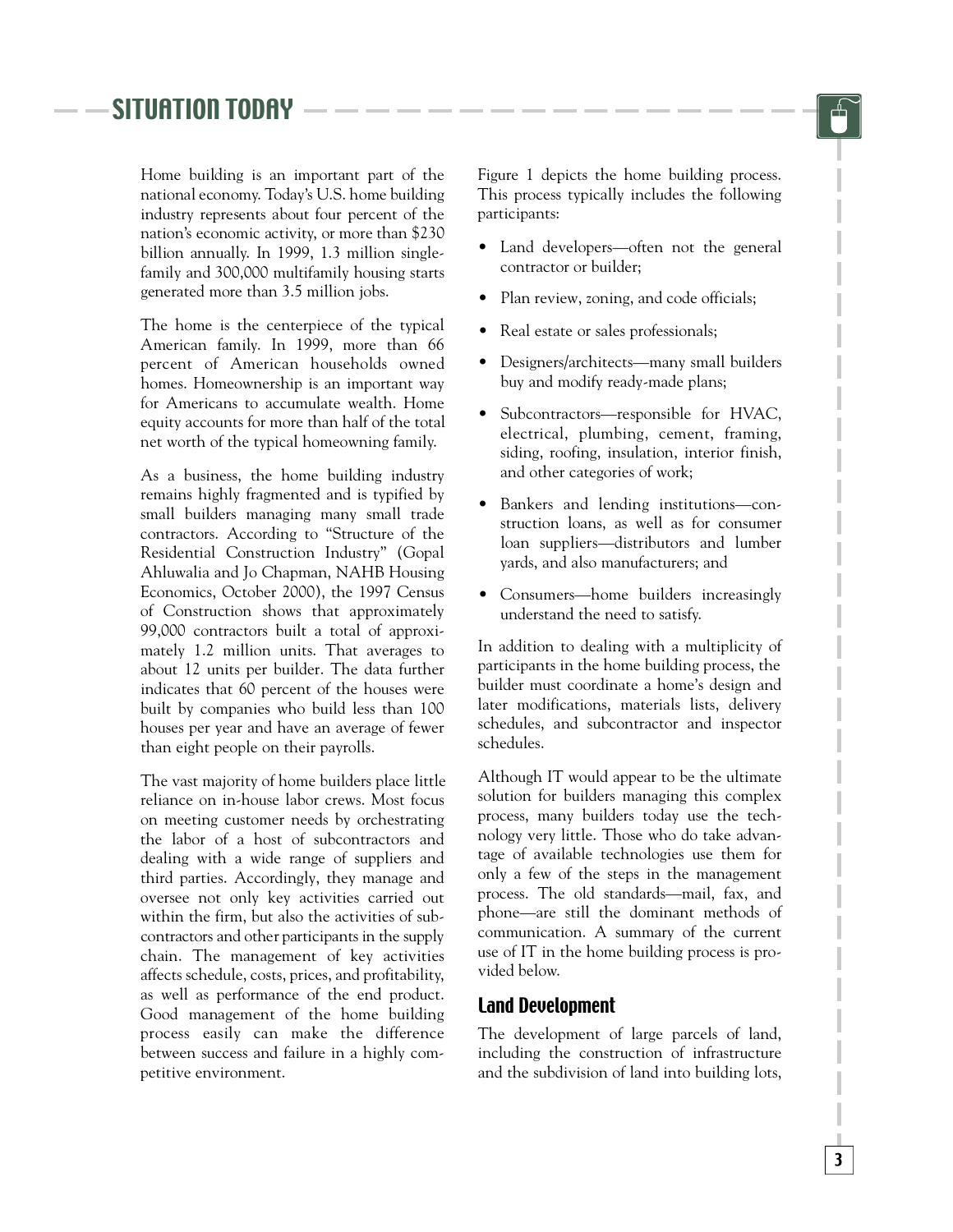

 land development. Land development is often the province of firms specializing in activities require long lead times and extensive involvement of design and engineering professionals. Developers recover their upfront investment when they sell individual finished lots to home builders. Some larger builders undertake both land development and home construction. The more expensive online construction management systems (e.g., TrueLine) can address planning and execution of land development activities, but they represent the exception rather than the rule.

#### Building Design

 has become far more computerized and auto-The design process by architects and engineers mated over the last two decades. Production builders often employ in-house architects, whereas most small and medium-sized builders rely on "stock" plans from plan books or previously designed models. Commercial house plan

 With CAD programs, however, users increasservices offer blueprints with lists of materials. ingly are able to generate schedules or lists of materials for use in estimating and purchasing. Tying such information directly into standard construction management software remains an important opportunity for the industry.

#### Purchasing

 Typical building companies buy products and they buy costly items, such as framing pack- bids from or negotiations with local lumber- yards or similar suppliers. They may make manufacturers' literature. It is notable that plumbers, electricians, and HVAC firms typi- cally buy their own building supplies and prod- ucts, often from firms that specialize in serving materials in various ways. Most commonly, ages, trusses, windows, and doors, based on other purchases, such as kitchen appliances and fixtures, from hard copy catalogues or major subcontractors, such as roofers, the relevant trade. Regardless of the buyer,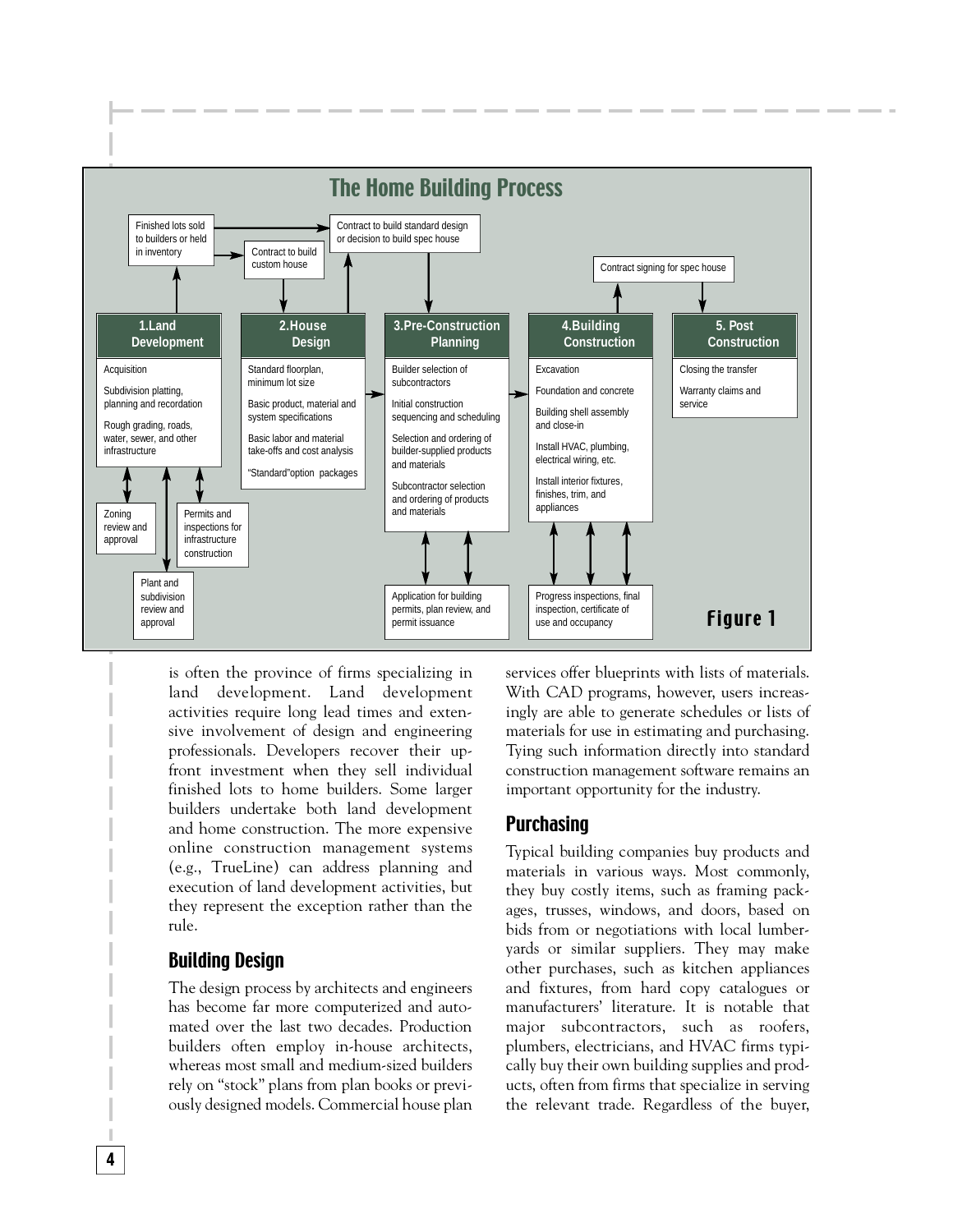methods. Many builder software systems can integrate purchase orders with other project gathering and all of the analysis to support payments overwhelmingly follow paper-based planning activities, but they do not tie in with supplier systems. Accordingly, most of the data purchase decisions remain manual.

#### General Accounting

Most builders have computerized their basic business accounting functions. Accounting systems maintain a general ledger, track purchase orders, handle payroll, and generate simple financial statements. They may track specific job costs as well.

#### Construction Planning and Scheduling

 builders support planning and scheduling of Many smaller builders use nothing more than scheduling and sequencing of subcontractor Some business management packages for home construction work and may tie loosely to purchasing, procurement, or job cost estimation. spreadsheet programs. Others still track the operations on paper, based largely on the experience of the builder or site superintendent.

#### General Communications

 ational efficiency in recent years. Most builders report that they increasingly use construction process is practically non-With the advent of the fax machine, the pager, and the cell phone, opportunities for communications among the many parties in the industry have significantly improved opere-mail while a few use instant messaging over the Internet, but others do not find messaging useful in its current state. The automated transfer of information among parties in the existent. Nonetheless, it offers the greatest opportunity for reducing errors, improving efficiency, and speeding the design and construction process.

#### Site Communications

 and others are more extensive than in the past. Communication links between building sites and home offices, suppliers, subcontractors,

 or digital pagers to supplement or even replace traditional telephone lines. Computers for Internet access are a rarity, although personal Superintendents typically rely on cell phones digital assistants (PDAs) and hand-held computers find some use. Wireless connectivity to several types of networked services should be available in some areas in the near future.

 Group and published in the August/ The limited use of computers and software by home builders discussed above is further supported by data. A recent survey of the largest 300 home builders (performed by the Meyers September 2001 issue of *TecHome Builder*  magazine) indicates current use of software as follows:

| Design (CAD) software       | 43% |  |
|-----------------------------|-----|--|
| Estimating software         | 41% |  |
| Integrated inventory        |     |  |
| management software         | 26% |  |
| Project management software | 39% |  |
| Scheduling software         | 43% |  |

Only 30 percent of these larger builders currently purchase any products online.

 Also, several mid-2000 surveys by the National Association of Home Builders (NAHB) and the NAHB Research Center indicated that builders are not using the Internet nearly as much as was assumed.

- While about 85 percent of small- to medium-sized builders had Internet access, about 85 percent of those builders had slow, dial-up access.
- Although up to 50 percent of builders look for product information online, only about 10 percent purchase building materials or products online.
- Approximately 30 percent of builders who have Internet access never use e-mail, and another 35 percent check their e-mail once a day or less.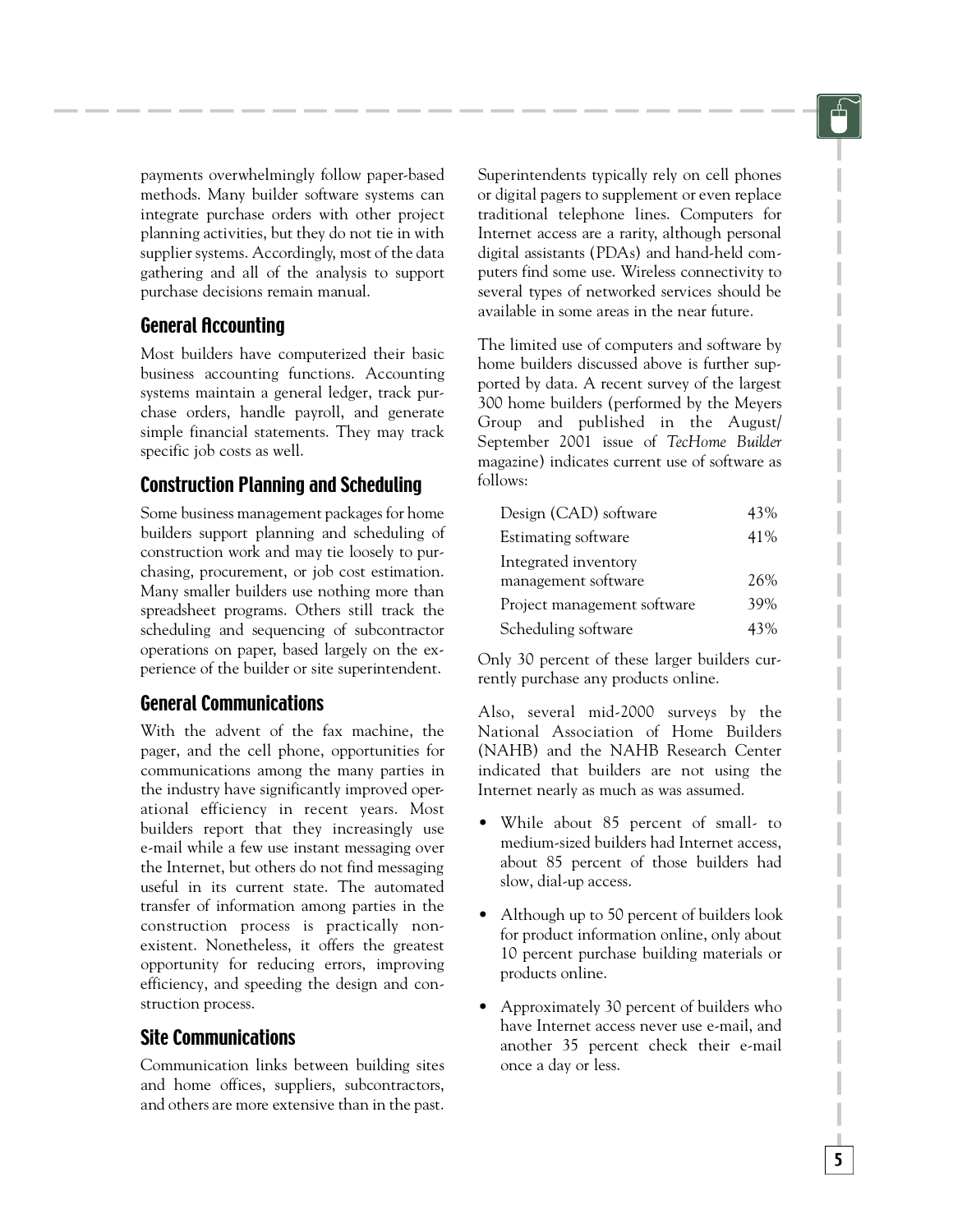## BARRIERS/CHALLENGES/GAPS

The challenges and barriers for broad infusion of IT into the home building industry are described below.

#### The Fragmentation of the Industry

Sixty percent of new homes are built by companies with fewer than 10 employees. This means that information technology needs to be adopted by builders who do not have and cannot afford complex, in-house information systems. Although some smaller builders are highly sophisticated, many lack basic IT skills, and builders of this size do not have an IT specialist on staff.

#### Use of Subcontractors

 sophisticated as the builders themselves. plumbers, electricians, roofers, and other The vast majority of builders rely on subcontractors who are at least as small and un-Information technology solutions must be acceptable to and usable by these small trade contractors, including drywallers, insulators, trades.

#### Building Onsite

Most houses today are built on the job site, making implementation of IT a significant challenge. Communications and computing equipment must be rugged. As they are needed in all kinds of weather, communications must be wireless with enough bandwidth to get the information out. Today, most people who work at the site typically have limited information technology skills and interest.

The industry lacks a common language with which people, processes, and software can communicate. Current "standards" are limited to a segment of the industry, such as architectural drawings and parts of the distribution chain. There are also proprietary "standards" that apply to specific companies and their customers.

The costs of new hardware, software, record conversion, and training are high. This is true whether implementing IT solutions in home building firms or local code offices. Financing is problematic for both.

Many industry stakeholders perceive significant risks in sending project information such as plans and financial transactions over the Internet. In addition, stakeholders are not convinced that digital seals and digital signatures are equivalent, acceptable, or available for use.

tively. This is true especially for many Many stakeholders lack the equipment and bandwidth needed to use the Internet effecbuilders, suppliers, and contractors who may not have an Internet-capable computer or lack a broadband connection. In addition, wireless data connectivity is still immature, with no service in most areas, and pockets of limited coverage in even the best-served areas.

There is no single uniform national set of building codes in the United States. Rather, this country historically has used three different regional codes that can be modified by individual jurisdictions. This makes implementation of IT software for plan review, inspection, etc., significantly more complex and costly.

 that builders currently are not using the Internet nearly as much as commonly As noted previously, industry surveys show thought. Slightly more than 10 percent of all builders surveyed, both large and small, use the Internet to locate products or manufacturers. Only a few percent use the Internet for buying materials and products. The use of computers and software by home builders, except for general accounting, is limited.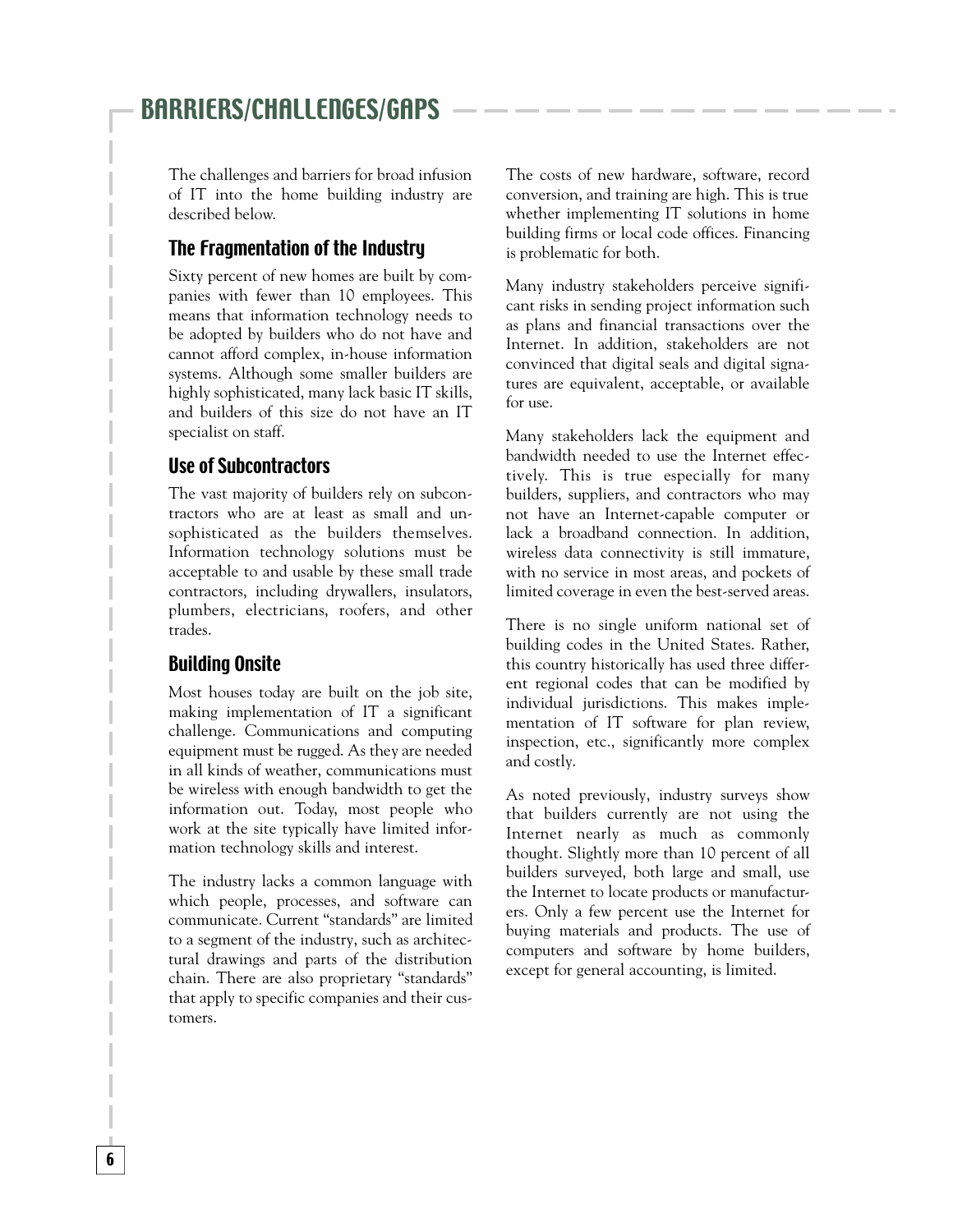# ROADINAP

# **OVERVIEW**

Below are four strategies to advance the *Information Technology Roadmap* and the benefits of undertaking each strategy.

**1. Develop a Common Language.** Enable people, processes, and information technology tools to communicate across the residential construction process.

#### **Benefits**

- $\vee$  Will enable development and application of processes and software that will provide seamless, instantaneous, end-to-end communication across the entire home building process.
- $\vee$  Will shorten the sales, construction, and mortgage cycles.
- ✔ Will increase builder profit margins and decrease the cost of homes.
- $\checkmark$  Will increase productivity and material cost savings.
- **2. Streamline the Regulatory Process.** Increase efficiency in permitting, plan review, site inspection, and product approval using information technology to make the processes faster and more convenient, consistent, and reliable while providing the public with a higher level of protection.

#### **Benefits**

- $\vee$  Will significantly reduce the time required for plan evaluation and approval, issuance of permits, and inspections. The resulting reduction in cycle time means not only cost savings, but also quality improvements.
- $\vee$  Will speed the permit application process, while facilitating application tracking.
- $\checkmark$  Will enable simultaneous review of plans by multiple code departments.
- ✔ Will reduce the need for skilled reviewers, improve the quality of the reviews, and speed the approval process.
- $\vee$  Will improve inspection quality and reduce travel time by applying wireless, location (GPS), and software technologies to enable the delivery of code information to inspectors in the field and remote submission of inspection results.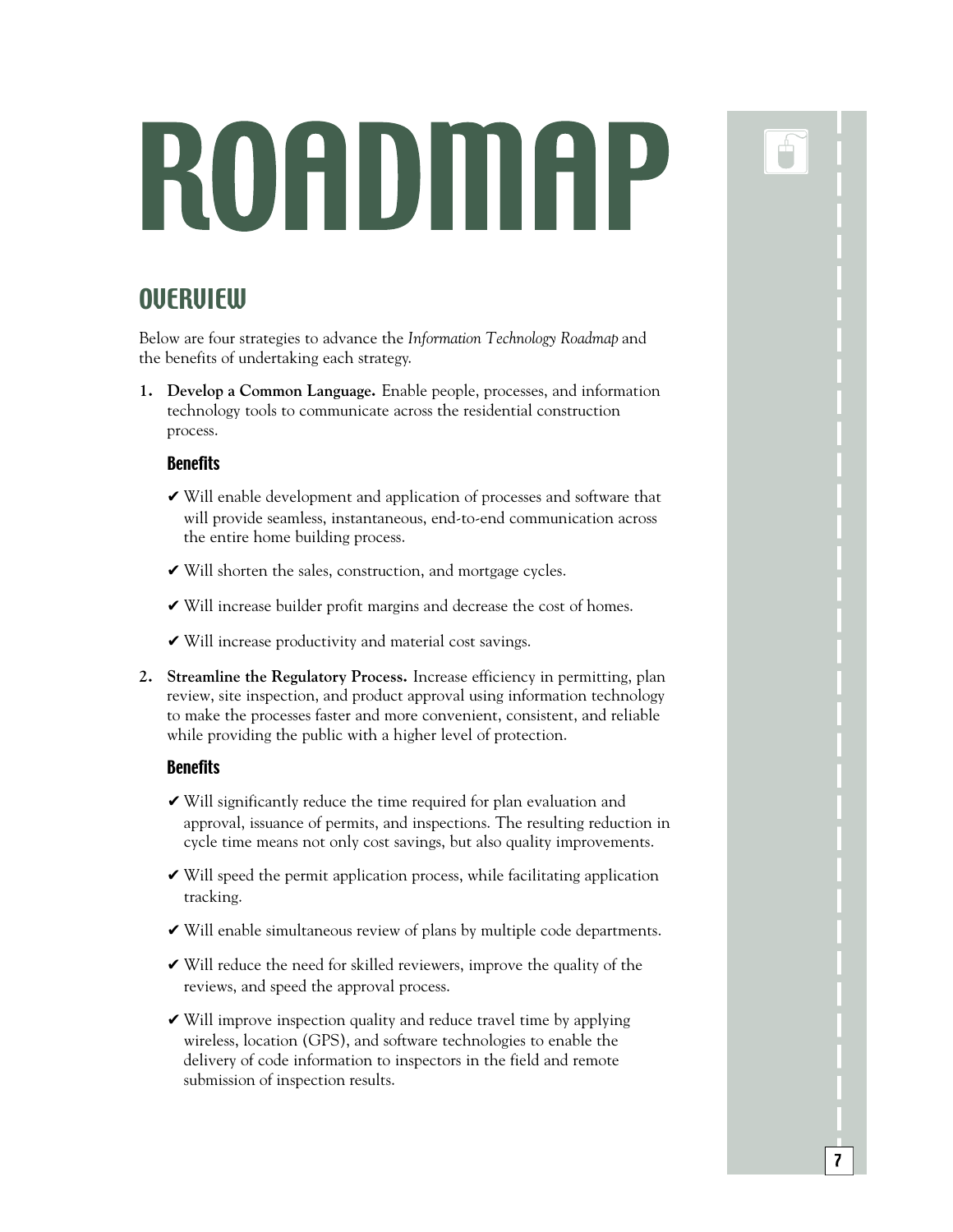- $\vee$  Will dramatically reduce inspection scheduling problems and delays by employing virtual inspections or self-certification using the above mentioned technologies in combination with digital cameras.
- $\vee$  Will speed the approval process by making evaluation and approval reports easily available to code officials.
- **3. Build a Non-Commercial Information Portal.** Provide a source for objective, reliable, technical information about home building for builders, trade contractors, and consumers that will allow users to make informed decisions about products, materials, systems, and processes.

#### **Benefits**

- $\vee$  Will provide information and training on the availability and application of existing and new technologies.
- ✔ Will allow comparison and selection of products and subsystems that offer affordability, energy efficiency, and durability.
- ✔ Will provide alerts on material or product failures in the field.
- ✔ Will allow builders and trade contractors to follow safer procedures because of the increased availability of safety information.
- **4. Create Production Management Systems from Concept to Closure.** Link information technology tools and data within and among firms to improve the efficiency of managing the housing production process from start to finish to not only make today's management approaches work more smoothly and accurately, but also to lay the foundation for more productive ways of doing business.

#### Benefits

- $\vee$  Will provide accurate, up-to-date design details, assembly instructions, safety data, and other information in the field.
- ✔ Will allow change orders, customer option choices, plan and schedule revisions to be entered once, then instantaneously made available to all parties.
- $\checkmark$  Will simplify and expedite the land development process, which is the most lengthy, costly part of home building.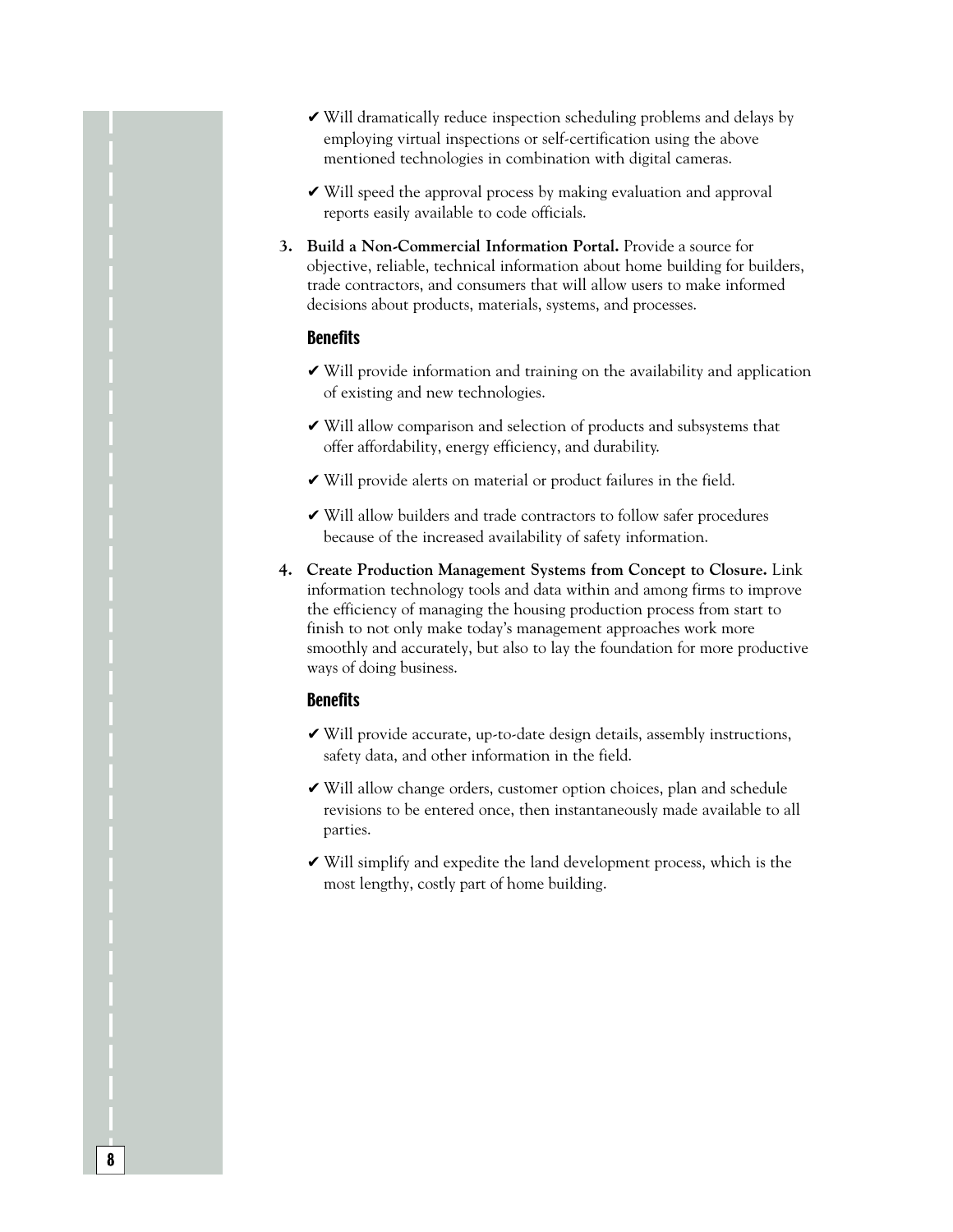# 1 DEVELOP A COMMON LANGUAGE

The building process requires the communication of specific types of information among developers, general contractors, vendors, regulatory agencies, lending institutions, trade contractors, distributors, and many others. The information includes designs, schedules, product descriptions, lists of materials, and much more. The information is communicated in face-to-face meetings, by telephone or fax, by mail or hand delivery, and, more recently, over the Internet.

Other industries (i.e., automotive, aerospace, computer, durable goods) have developed IT tools that streamline and connect the design, procurement, manufacturing, and order fulfillment processes with seamless, two-way connectivity. However, home building is in the early stages of adopting information technology and transfer of information is not yet a reality.

Large national building firms, such as K. Hovnanian and Beazer, are implementing IT in their building processes. However, these companies have significant IT expertise and hire consultants and software companies to implement integrated systems. These are not solutions for small- and mediumsized builders who have fewer than 10 employees, yet build the majority of homes in the nation. These builders need software that can interoperate, and that can exchange, interpret, and use information without integration experts.

A common language would span, integrate, and be embedded in each of the current major areas of home building. An appropriate digital environment would allow every activity across those areas to cost-effectively create, store, access, collaborate, manipulate, and exchange data digitally.

As evidenced by a number of efforts that are now underway, the industry clearly recognizes the need for a common language. Most of today's efforts focus on commercial building construction, but certainly a good portion of the work already completed could serve as a useful starting point for the residential construction sector. Some of these are summarized below.

- breakdown of the elements—building components—in a commercial building. ■ The UNIFORMAT II building element classification framework describes a
- An effort underway at the International Alliance for Interoperability (IAI) is specifying Industry Foundation Classes (IFCs) that detail how components and processes should be represented electronically.
- The aecXML (extensible markup language) Working Group, part of the IAI, is concerned with an exchange protocol that holds promise for allowing disparate software packages to share information.
- ConstructionZone.com (C-Z), which provides product information online, has defined an XML schema that is shared with its customers—the manufacturers who are listing.
- ProDealer Exchange (PDX), a nonprofit organization founded by materials distributors (i.e., lumberyards), is also developing an XML schema. One of the stated PDX initiatives is to "develop XML data format and transport standards focused on the specific needs of the construction channel."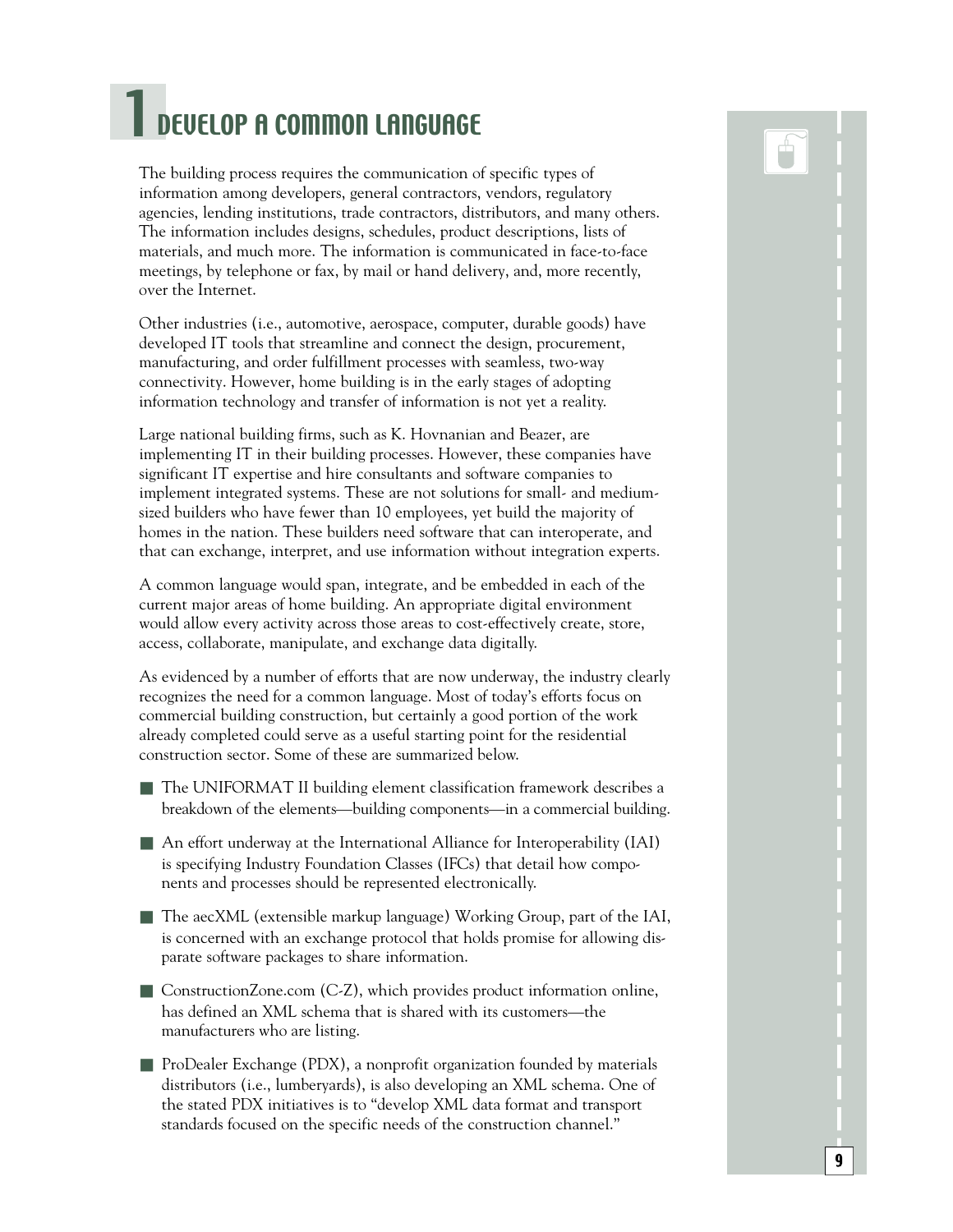- The National Institute of Building Sciences, working with the American Institute of Architects (AIA), the Construction Specifications Institute (CSI), and the U.S. CAD/GIS Technology Center, has developed a U.S. National CAD Standard. The standard includes CAD Layer Guidelines, Plotting Guidelines, and a Uniform Drawing System.
- The OpenDWG™ Alliance is an association of CAD customers and vendors committed to promoting Autodesk's AutoCAD DWG drawing file format as an open, industry-standard format for the exchange of CAD drawings.
- The National Conference of States on Building Codes and Standards, Inc. (NCSBCS) has been leading a multi-year program—Streamlining the Nation's Building Regulatory Process—that is directed at reducing the cost and complexity of regulation while ensuring life safety and affordability. One of the primary issues to be addressed by this program is creating an interoperable platform that will dramatically reduce the cost and time to integrate systems.

The fact that all of these efforts, and doubtless others, are ongoing is evidence that the industry is addressing the need for a common language. However, the effort must be directed to the residential sector and to the entire home building process.

The Roadmap outlined below describes the actions required to achieve a common language that will have two key components:

- $\blacksquare$  A lexicon (vocabulary) that describes and defines the language of home building, and
- Standards that allow the electronic interchange and presentation of information to the users or processes that need it.

The four areas that require research and development in order to achieve the vision for a common language are outlined below and shown in Figure 2.

#### 1.1 Establish a Baseline

The first step in developing a common industry language is determining what is out there. It will be necessary to collect, categorize, and characterize the "languages," protocols, and programs that are used today and those that are under development by various standards bodies involved in residential or commercial construction. Organizations include the International Alliance for Interoperability, the Organization for the Advancement of Structured Information Standards (OASIS), aecXML (XML for architects, engineers, and contractors), and the OpenDWG Alliance. Also, it will be necessary to look at open standards being developed and used by companies or consortiums, such as C-Z and PDX.

Part of this process is to investigate design, supply chain, construction, and sales and marketing in home building, as well as in the commercial and industrial construction sectors. It is also important to benchmark tools and systems in industries other than construction that seamlessly link design and implementation to sales, marketing, and informational activities.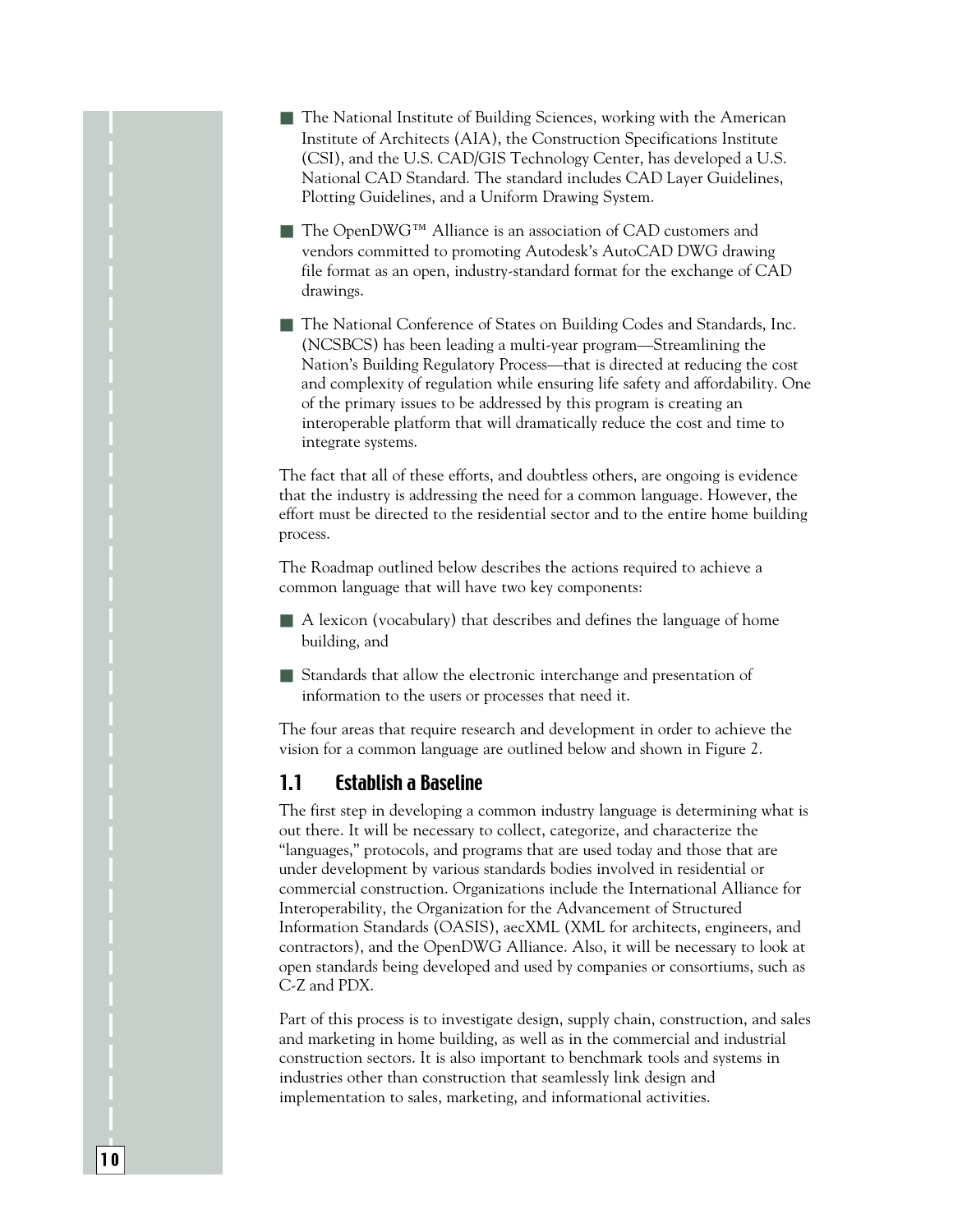The next step is to perform a case study on another industry similar in scope and scale to that of home building that has successfully developed and implemented a common language and protocols to provide end-to-end information flow. This will involve identifying the approaches and actions that made the implementation a success. In this effort, those involved should pinpoint the pitfalls or lessons learned by the other industry to avoid the setbacks identified in the case studies.





**Key:** Priority: L, M, H = Low, Medium, High **Figure 2** Funding Sources:  $G, P, C = G$ overnment (public), Private Industry, Combination Funding amounts are approximations.

#### 1.2 Determine Information Requirements

Once it's known "what we have," the next phase of work should focus on "what we need." A map of the information flow for the entire home building process, from land development through design, supply, construction, sales, and postsale warranty support, should be developed. This will help to identify information needs and flows—who needs what information, when, and in what form. Creating the map will require collecting information from the industry by working with and observing the operations of builders, contractors, and others in the office and onsite. A detailed description that includes flow diagrams and that outlines the process around information needs would then be developed. The description can be organized around development, design, supply, construction, sales, and post sales. This mapping should be done for various sizes of builders and for custom as well as speculative builders.

In cooperation with a medium-volume builder, information mapping of the construction stage is currently underway at Virginia Tech. The effort needs to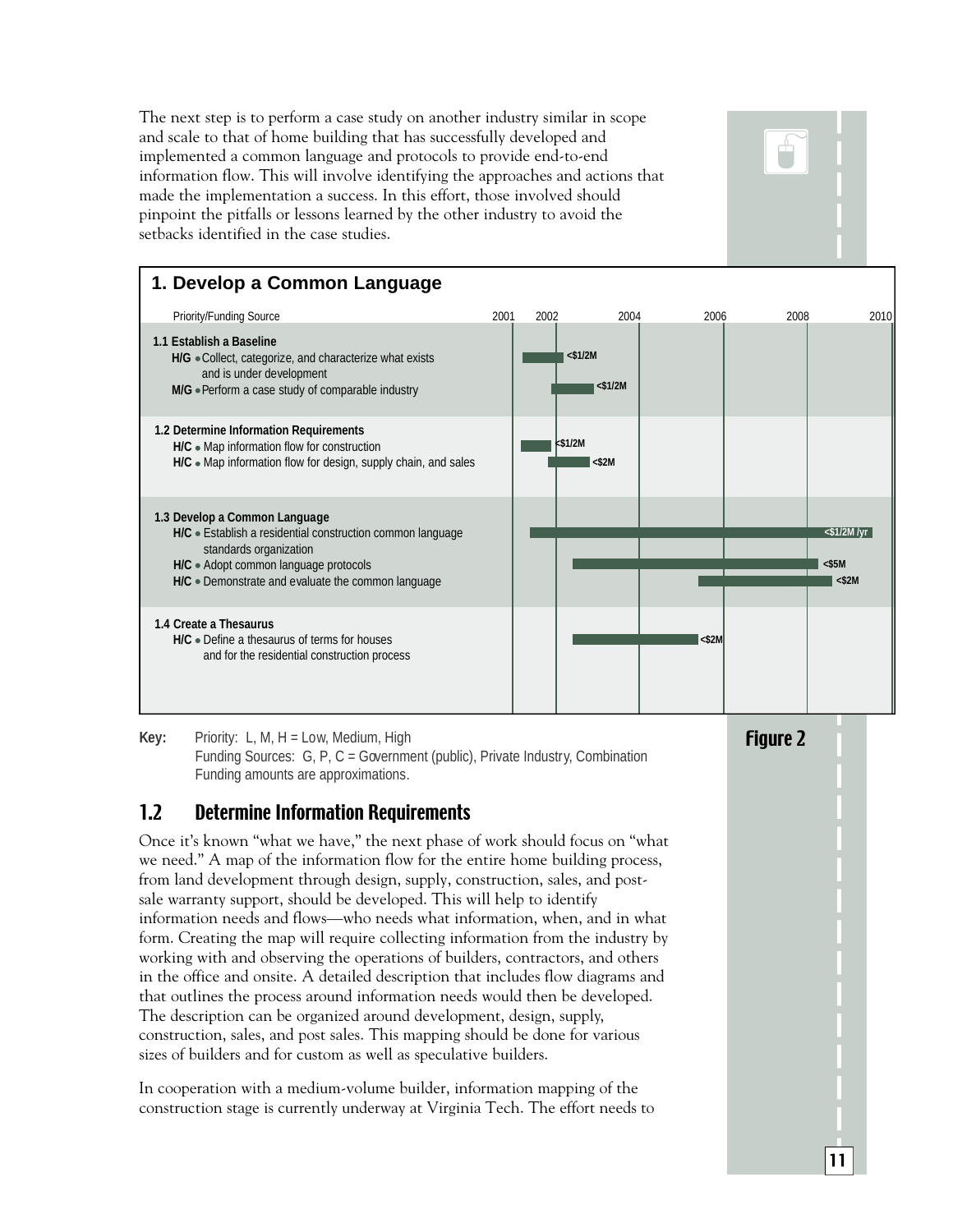be continued and expanded to include the other types and sizes of builders, as mentioned previously.

Information mapping of the design, supply chain, and sales processes also needs to be completed in the near term.

#### 1.3 Develop a Common Language

The next step in the process is to develop the actual industry "language" that is needed based on the baseline and needs assessment. A steering organization should be established to take on this task of developing a residential construction common language.

This organization should include stakeholders in residential construction, including builders, trade contractors, architects, product/materials providers, and information technology providers. The organization would provide leadership, and would serve as the keeper, the standard bearer, the shepherd, the integrator, the guide, and the knowledge base for residential construction standards. This advocacy group would represent builders' interests. It would interface with other bodies and organizations that are developing or overseeing standards such as the NCSBCS, National Forum for Improving Regulatory and Building Construction Processes through Uses of Computer Technology, IAI, OASIS, aecXML, OpenDWG Alliance, and the National Institute of Building Sciences - U.S. National CAD Standard.

The organization would facilitate or lead development of standards and protocols that would result in end-to-end integration of the software needed to streamline the industry. It would also have the ability to influence other information initiatives in commercial construction or other industries with the potential for application to residential construction.

Working with existing groups and the steering organization described above, it would be necessary to implement and adopt the common language and protocols. This basically involves defining the necessary protocols and interface standards to allow design, supply, construction, and sales and marketing functions to communicate seamlessly and integrate the entire construction process.

Finally, the steering organization, or a subset thereof, should demonstrate, test, and evaluate the application of the common language to the residential construction process, document the benefits, and identify problems and issues.

#### 1.4 Create a Thesaurus

 $12$ 

In the mix of creating the industry common language, it will be necessary to create a central reference document, or thesaurus, to capture the shared lexicon that develops.

As starting points, the Industry Foundation Classes (IFCs) defined by the IAI and the "elements" defined in UNIFORMAT II need to be investigated. The thesaurus should be set in user-friendly terms that can be applied up and down the process chain.

The terms will be used by homebuyers, trade contractors, builders, distributors, architects/designers, code officials, appraisers, and others. All of these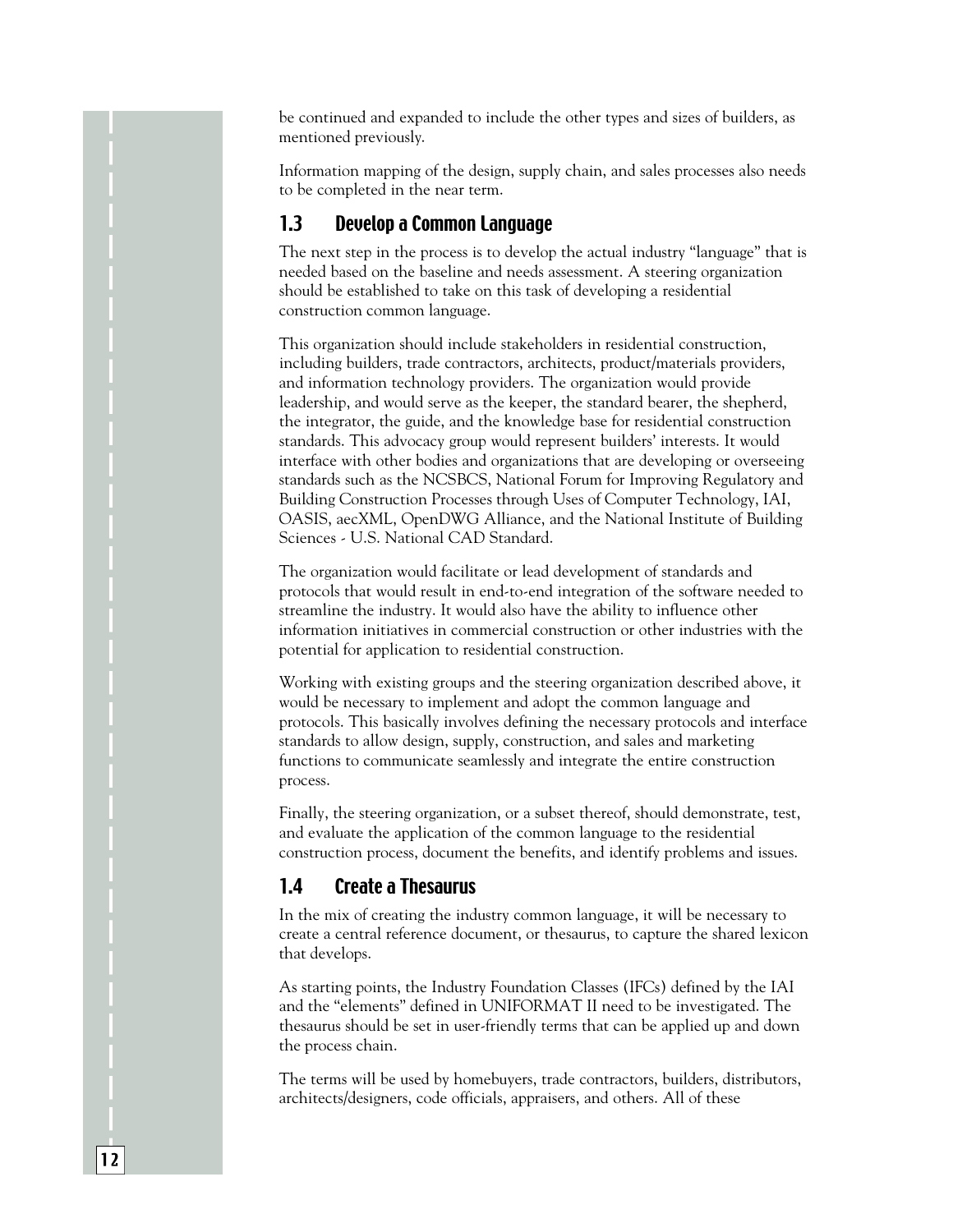stakeholders must be involved in identifying and defining the terms that they will be expected to use. The terms would include those describing the end product—the house—and those relating to the process by which it is designed, built, and sold (e.g., land development, plan review and approval, design, inspection, financing, scheduling, and purchasing).

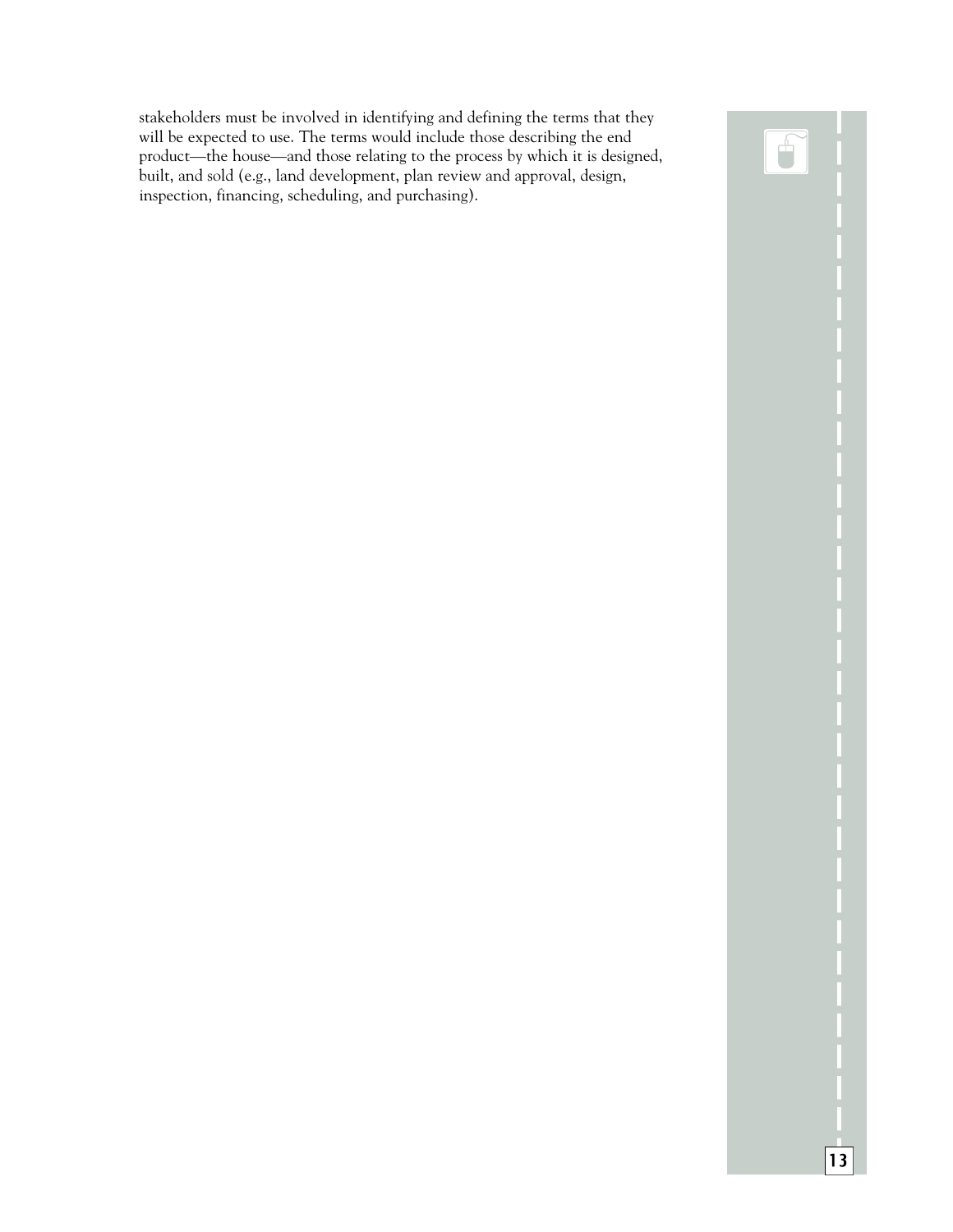# 2 STREAMLINE THE REGULATORY PROCESS

Fundamentally, streamlining the regulatory process is about increasing the efficiency of permitting, plan review, inspection, and new product approval. Achieving increases in efficiency calls for making the regulatory processes faster and more convenient, consistent, and reliable for all affected parties while providing a higher level of protection to the public.

Today's regulatory processes are the result of decades of evolutionary changes. At each point in this evolution, decisions made at state, county, and municipal levels determined what the codes should require, how building products should be evaluated, and how permits should be issued, plans reviewed, and work inspected. Past decisions and available technology constrained the individual decisions of state, county, and municipal governments. Given the technical developments in computers, the Internet, and wireless connectivity, this industry needs to exploit the tremendous opportunity to make technology work for each person in an orderly process.

IT has the potential to completely change how the home building industry shares information and communicates. A few examples of these changes include:

- Jurisdictions can use the Internet to distribute regulatory information and applications and to receive applications, project information, and plans.
- All parties can use the Internet to track applications or plans, to determine current status, and to learn the scheduled decision date.
- Regulatory processes can be connected to application service providers (ASP) to automatically share information, file applications, order materials, schedule labor requests, schedule site inspections, notify individuals of approvals, or ask key personnel for additional information.

Today's regulatory processes typically require plan reviews, permits, and site inspections as conditions of approval for new construction and renovation. And, in the case of new building products, regulations require the acceptance for use by local code officials on a jurisdiction-by-jurisdiction basis.

NCSBCS has collected specific examples of how jurisdictions have used IT and other process changes to streamline the regulatory process in a program called "Streamlining the Nation's Building Regulatory Process." The program and a database of jurisdictions are available on the NCSBCS website (www.ncsbcs.org). The discussion below outlines the current state of plan review, permit and site inspection processes, and notes how some jurisdictions already are using IT to improve regulatory efficiency.

**Permitting:** Builders typically obtain multiple permits from one or more agencies by either standing in line to submit basic project information and complete forms, or by dropping the information off and picking up the permit later. Today, a small but growing number of jurisdictions use software and streamlined processes to increase the efficiency of the permitting process.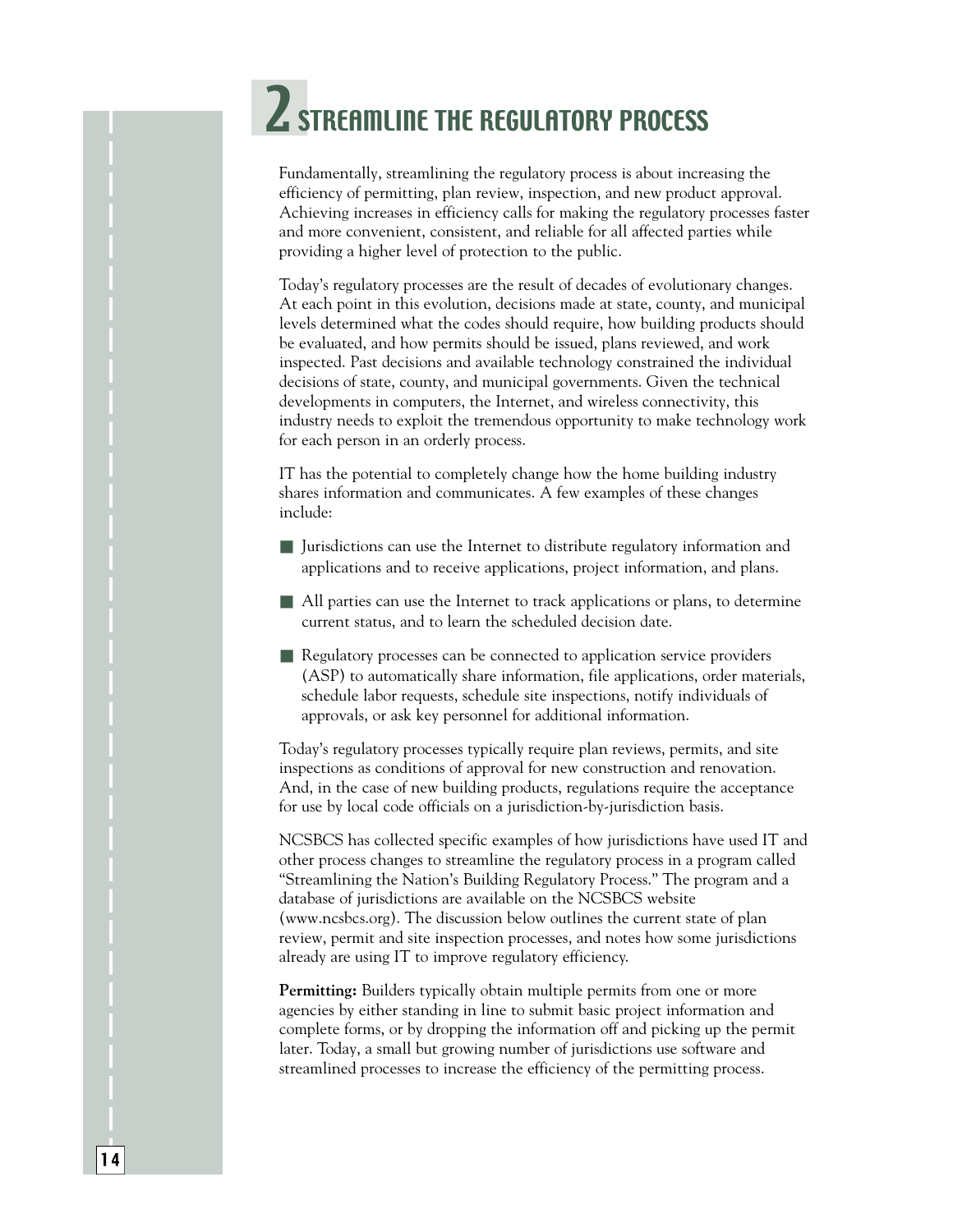**Review:** Following plan submittal, agency review may be completed within hours or weeks depending on how many reviews are needed, how many agencies are involved, and how well the review process is coordinated. If plans fail one review, corrected plans may need to be resubmitted and reprocessed by all parties. Some jurisdictions have used IT to increase permit review efficiency. A small number of jurisdictions have experimented with on-screen, computerbased plan review.

**Site Inspection:** Government officials must inspect construction work to ensure it complies with the approved plans and all applicable codes. Scheduling and waiting for required inspections can result in costly construction delays, just as correcting problems requires additional time. Some jurisdictions have reduced scheduling delays by allowing builders to schedule inspections through 24-hour automated telephone systems or the Internet. Still others are experimenting with the use of wireless technologies.

**Product Approval:** The new product approval process begins with a manufacturer performing or sponsoring tests and submitting the results along with an application to a model code product evaluation service. The result of this evaluation is a technical report that describes the product and the conditions necessary with the model codes. Published reports are then considered on a jurisdiction-by-jurisdiction basis by local building officials who determine whether the product complies with their local building codes and how they will allow it to be used.

Realization of the vision for streamlining regulations will require several types of research and development. Some of these R&D needs are common to all four of the regulatory processes, while others are more narrowly focused. The needs are summarized in Figure 3 and described below.

#### 2.1 Identify Common R&D Needs

Just as there are common opportunities for increasing efficiency, there are also common R&D needs. Some of these are described below.

■ Identify, document, and disseminate information on the current uses of information technology. It would be helpful to examine how IT is already used by innovative jurisdictions, and what generic types of hardware and software tools are currently available. This effort should also look beyond the site-built home building industry to see how other industries or sectors (e.g., commercial construction) have used technology to streamline the regulatory process without compromising the quality of their output. This information should be documented and disseminated throughout the industry and particularly to building departments and software firms. The results will help users learn about what is already available and set a baseline that can be used to guide future advances.

The work should be structured around a map of the processes used to bring a home from design to completion. This is addressed under the Develop a Common Language section, but focusses here upon the regulatory part of the process. It involves surveying the software industry and building departments to see what technologies (both hardware and software) are currently available and how they are being used by jurisdictions to streamline permitting, plan review, and inspection.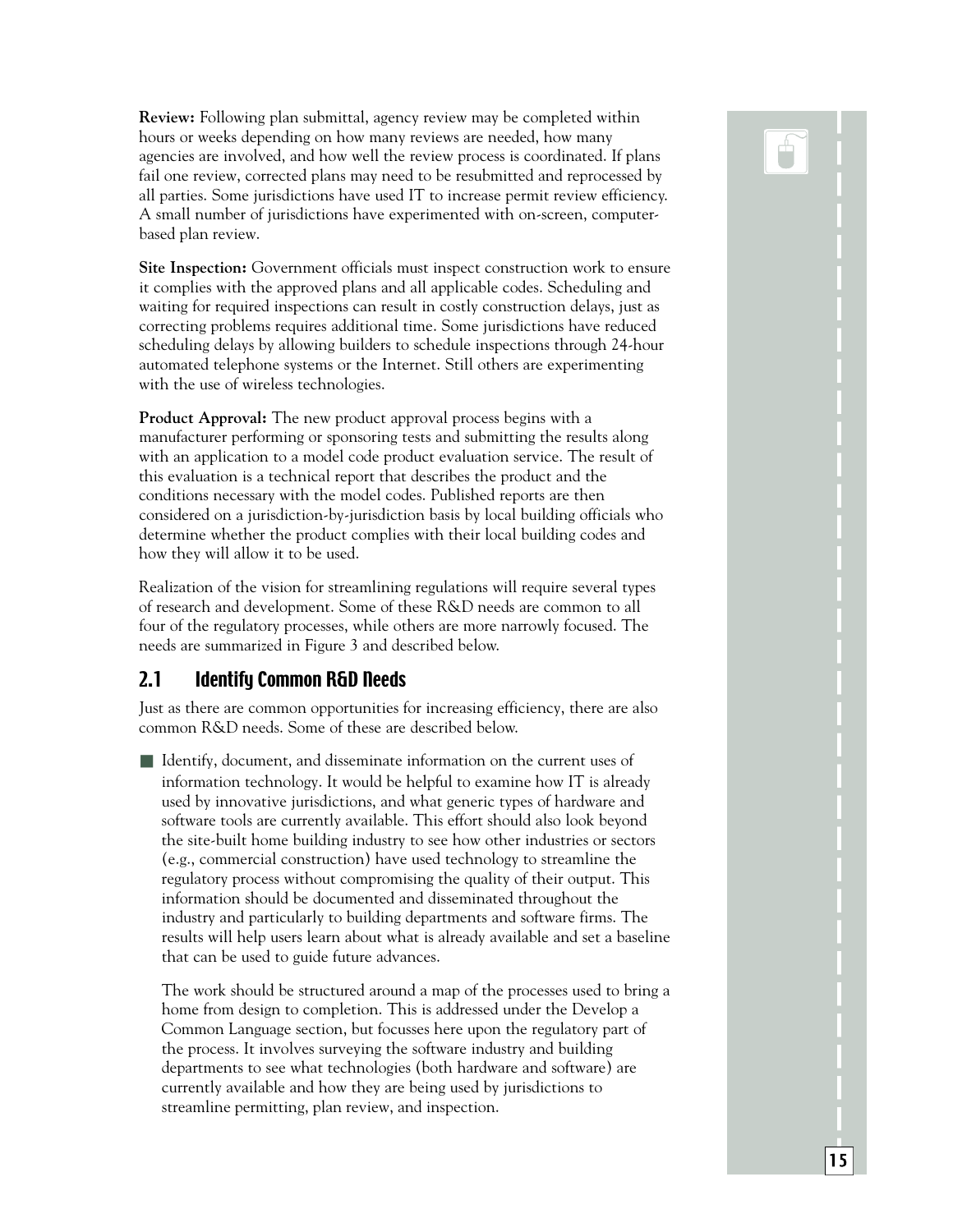

Figure 3

**Key:** Priority: L, M, H = Low, Medium, High

Funding Sources: G, P, C = Government (public), Private Industry, Combination Funding amounts are approximations.

The findings should be documented and disseminated broadly. The findings should provide best practice insights into how IT can be used effectively, along with Internet links to successful jurisdictional IT efforts. The final publication should be vendor-neutral and avoid identifying specific software packages. Such an approach maintains a focus on showing what IT can do generally, thereby building a larger market, rather than promoting an individual software package.

- Demonstrate digital seals and signatures. Software tools and applications should be developed and demonstrated to show the industry that digital stamps, signatures, electronic payments, and transmission of project plans and financial information are feasible, secure, and useful.
- Develop an industry-wide common language or standards for interoperability. Facilitate industry-wide communication through either a common language or interoperability standards that facilitate data sharing and integration. These standards must allow local jurisdictions, ASPs, and construction management software to communicate seamlessly so that each of the regulatory processes can be automated and integrated into other processes. The Common Language part of this Roadmap described earlier is therefore critical to achieving the vision for regulatory streamlining.

 $\blacksquare$  Conduct an independent analysis of the costs and benefits of IT investments. The costs and benefits of permit process improvements must be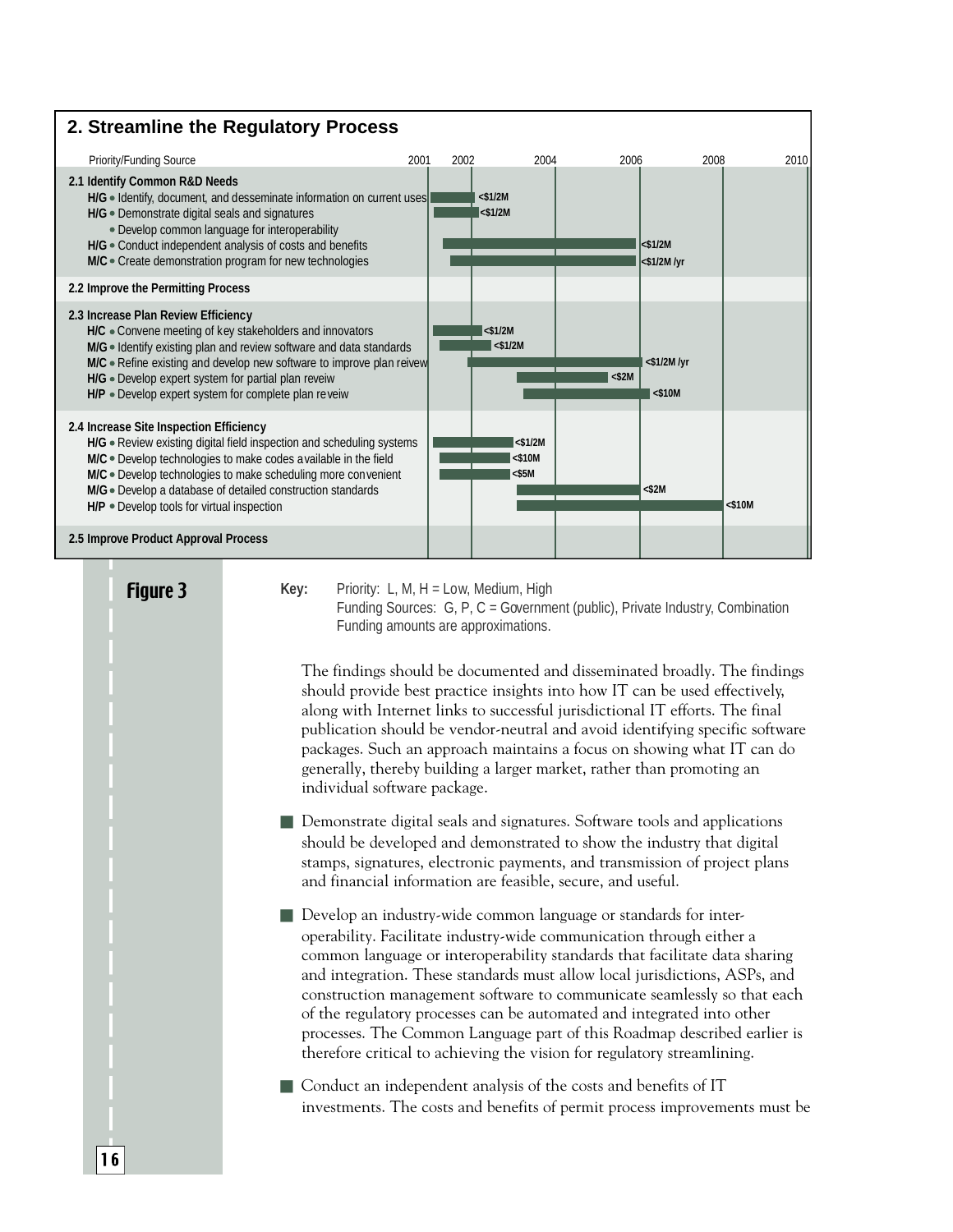examined. This information is crucial to demonstrate to building departments, their customers, and elected officials how and why it is in their best interests to make IT investments. Cost-benefit analyses should examine the net benefits and return on investment for both the jurisdiction and its customers. Until these analyses are available, building departments may not be aware of the benefits IT can offer and they may not be able to obtain the support of their local officials to fund such investments. These measurements and analyses may be needed repeatedly as new technologies are developed.

■ Establish a demonstration and evaluation program. A program should be established that will independently test and validate the value and use of new information technologies and their application to the regulatory process.

#### 2.2 Improve the Permitting Process

Since the private sector and several local governments have recently developed software solutions to meet the strategic goal of increased permitting efficiency, the most important R&D needs are those identified in section 2.1 as "Common R&D" categories.

Disseminating what is already available, showing how digital signatures can be used, helping develop interoperability, and showing the value of increased permitting efficiency can stimulate demand for these services, increase market potential, and provide additional incentives for the innovations needed to realize the opportunities described.

#### 2.3 Increase Plan Review Efficiency

Few public or private resources have been dedicated to increasing the efficiency of plan review. The few efforts undertaken to date have had mixed results. Both under-investment and lack of success stem from the high R&D costs and technical risks associated with developing new software and hardware. Cultural risks of motivating building departments to replace their traditional paper-based review techniques with on-screen, computer based inspections also exists. If the strategic goal of increasing the efficiency of plan review is to be accomplished, more cooperative efforts are needed to stimulate stakeholders, facilitate partnerships, and promote cooperative R&D. The R&D needs listed under the "Common R&D" heading provide an important foundation, but other types of R&D are needed as well. The additional needs are described below.

■ Convene a meeting of key stakeholders and leading innovators. A need exists to discuss efforts undertaken by jurisdictions, software providers, and hardware manufacturers to expedite permit processing and how PATH can help advance these efforts. The meeting should be used to develop a shared understanding of the current state of technology, to agree on a shared vision, and to develop a specific work plan for how PATH can assist the efforts best. Specific tasks or questions to be addressed include identifying and documenting available software and noting the software currently used by jurisdictions; developing a standardization plan based on what works well to eliminate or reduce problem areas; and determining the impediments that need to be addressed to facilitate adoption of automated plan review.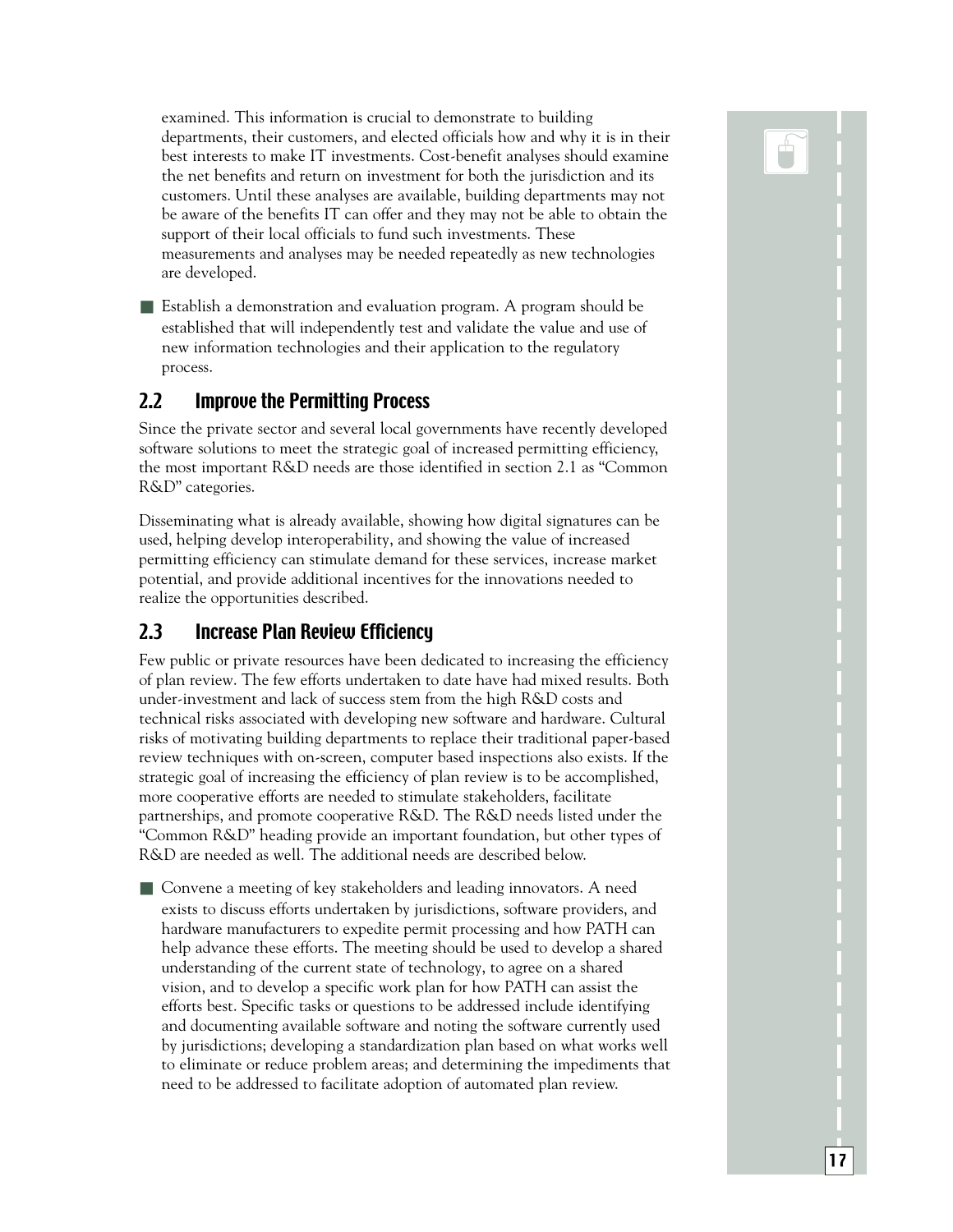- Identify and document the industry's full range of CAD and related computer data standards. This task should include all proprietary and opensource or open-system data standards, which stakeholders use the standards, and what the individual standards provide that others do not. Until the full range of standards, features, and user needs is understood, it will be difficult to move beyond today's lack of interoperability. Industry standards should be developed for electronic plan format and pagination so that information is similarly organized on all, thereby allowing designers, reviewers, and trades to find information easily when viewing plans on computers or on hard copy blueprints.
- Refine existing and develop new software to improve plan review. Develop software tools to help plan reviewers easily and effectively review and redline plans and provide feedback to designers. The software should help reviewers step through essential aspects of the code checking process. The tools should be easily customized for different jurisdictions and local variations in the model codes.
- Develop a prototype expert system for partial plan review. This system should show that automated code checking is technically feasible. Land development and setback issues may be the easiest to check and may represent the largest time savings.
- Develop an expert system for complete automated plan review. Following demonstration of a successful prototype, the system should be developed that would review all aspects of a plan and either issue an approval or provide guidance on deficiencies.

#### 2.4 Increase Site Inspection Efficiency

As with plan review, few public or private resources have been dedicated to increasing the efficiency of site inspections. The current process has inherent efficiency limitations because inspectors must be onsite for all inspection activities. While several technologies may increase the efficiency of inspectors while they are onsite, information technology could greatly increase efficiency by reducing or eliminating the need for inspectors to visit the site. Most of the underlying technologies—wireless data communications, digital video devices, portable computers and digital assistants, and location devices—are under development by private industry. The research and development required here is more construction-specific. It requires definition of the specific requirements for residential inspections and developing software and interfaces to integrate the underlying technologies into useful systems.

- Review existing digital field inspection and scheduling systems. Some local jurisdictions already use computer and communications technology to improve the efficiency of their operations. These efforts need to be identified and described and their effectiveness evaluated. The information will provide a starting point for the site inspection research and development.
- Develop technologies to make code text available in the field. The system must be easy to use and affordable. It should be capable of rapidly providing applicable codes with local amendments to both an inspector and a site supervisor.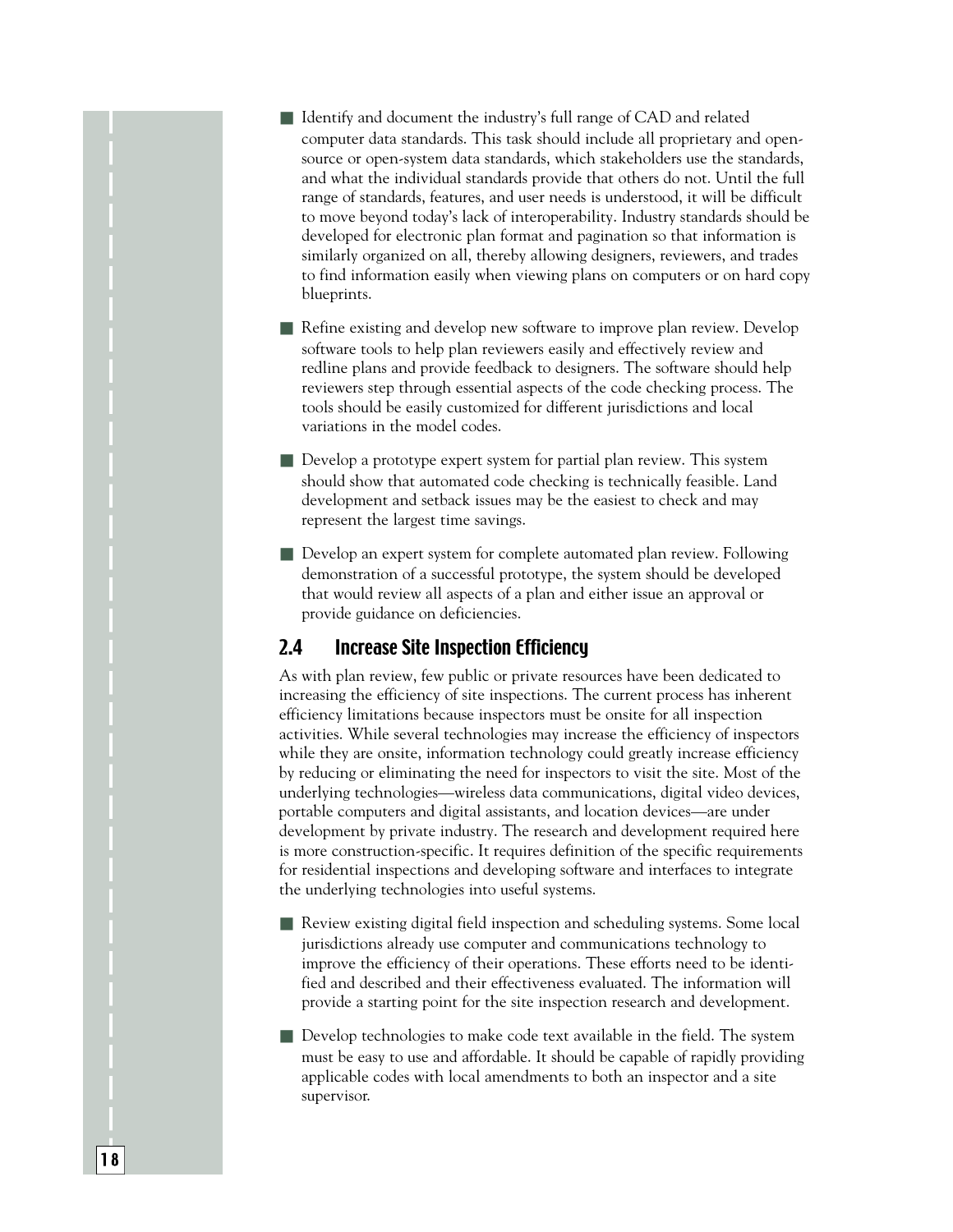- Integrate information technologies to make scheduling of inspections more convenient. Construction supervisors, inspectors, and their supervisors need to be able to schedule and re-schedule inspections quickly and easily from multiple locations and using different technologies. Existing software and equipment technologies seem capable of performing this function, but they need to be assembled into a system.
- Develop a database of detailed construction standards. This database could be used to help conduct field inspections. The standards would be available not only to inspectors but also to the construction workers and supervisors at the site so they could do it right the first time.
- Develop new tools for virtual inspection. These tools might include audio, photographic, video, and spatial measurement tools. These tools will ultimately make remote or virtual inspections not only technically possible but also acceptable as or even essential to local building departments.

#### 2.5 Improve the Product Approval Process

The advancements in product approval generally relate to creating linkages between the evaluation service websites and the Non-Commercial Internet Portal. For further discussion of these R&D needs, refer to Section 3, Build a Non-Commercial Information Portal, in this Roadmap. There may also be a role for making evaluation reports readily accessible in the field along with code text as described above.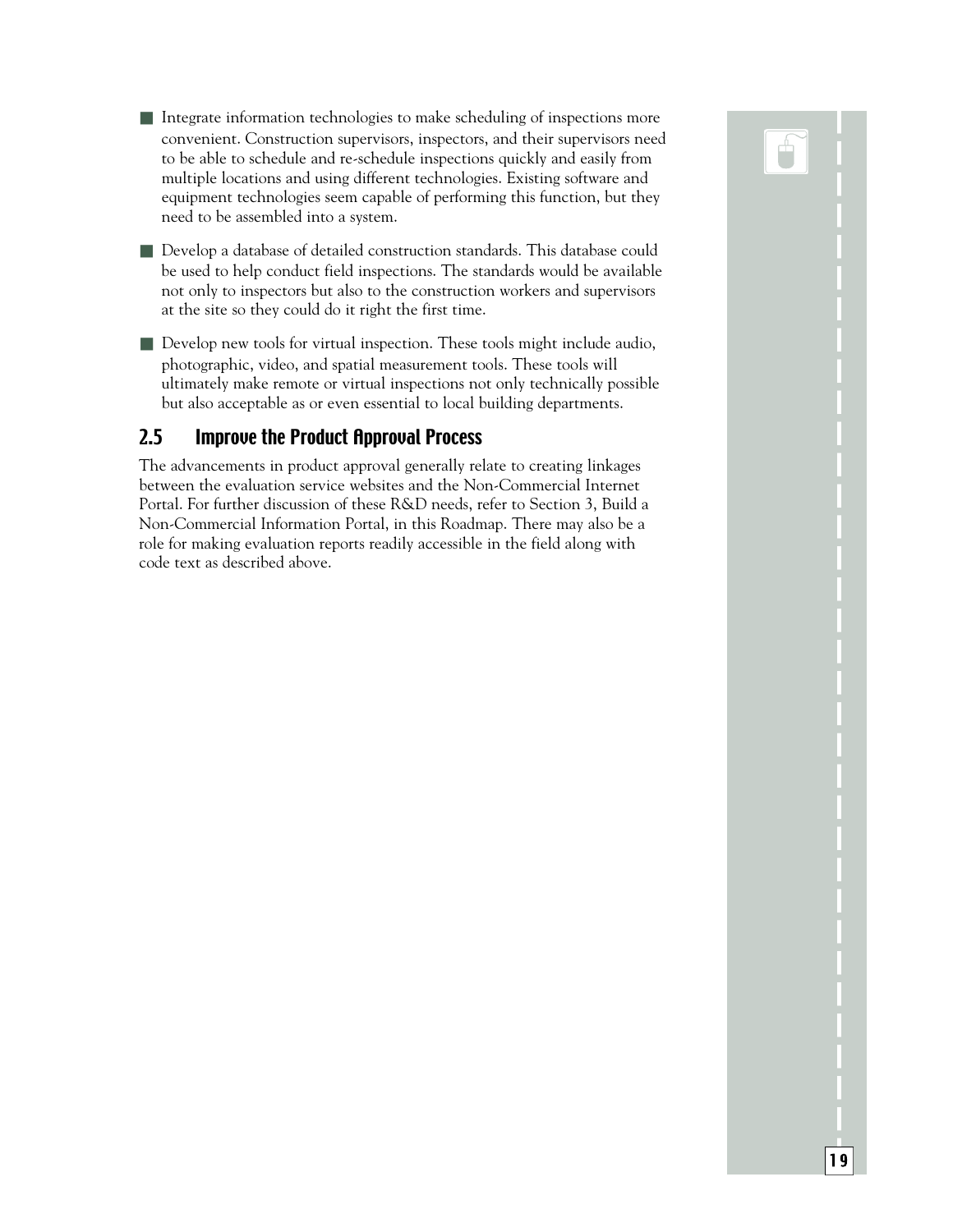# **3** BUILD A NON-COMMERCIAL INFORMATION PORTAL

Builders, trade contractors, and homeowners need objective information to help them make informed decisions about the selection and installation of products used in residential construction. They need product descriptions, warranty and service life information, performance data, cost information, availability information, and installation instructions—all at little or no cost. They need to know about new and emerging product and process technologies as well as how to apply them. Manufacturers need feedback from builders, contractors, and homeowners—information on problems and issues with products used in the field so they can provide timely product improvements. Builders, contractors, homeowners, and manufacturers need an expeditious means for searching building industry-related websites, exploring topics, exchanging ideas, and even learning about foreign developments and technologies. Best practices need to be identified and shared across the industry. Builders need to know what works industry-wide, what does not work, and who uses what tools.

The Internet already offers many Internet portals, including several targeted to the home building industry. They vary in design and function, and they are all commercial sites. Typically, manufacturers or vendors of materials or products pay a fee to place advertisements for their materials and products or their companies on a site, or users pay a subscription fee to use the site. Some sites offer catalogs of building products—for example, Sweet's publishes a catalog of information for specifiers. Usually these sites feature manufacturers' advertising literature and do not provide quick, easy access to the full range of objective information required to compare and select products or materials. Other "commercial" services compile product information from manufacturers, but the much needed objective information is often difficult to locate through a profusion of advertising. Builders and homeowners favor a non-commercial approach, but such an approach has little support from product manufacturers.

A non-commercial information portal can be the first place builders and homeowners will look when they need information about home building processes, products, and technologies. They will visit the portal because they know they will find quickly and reliably the objective, comprehensive information they need for comparing, evaluating, and selecting building products and technologies, or for implementing new management processes and tools. As the technology matures, the portal will include knowledge-based decision support tools and eventually an "agent" that allows the user to communicate in plain English, helps find the information needed, and assists in evaluating and comparing products, processes, and technologies.

Research and development is required in four areas to implement a noncommercial information portal:

■ Portal development provides the delivery platform—the framework within which the information would be displayed. The platform would include identification, acquisition, and application of the development tools and software needed to implement the portal.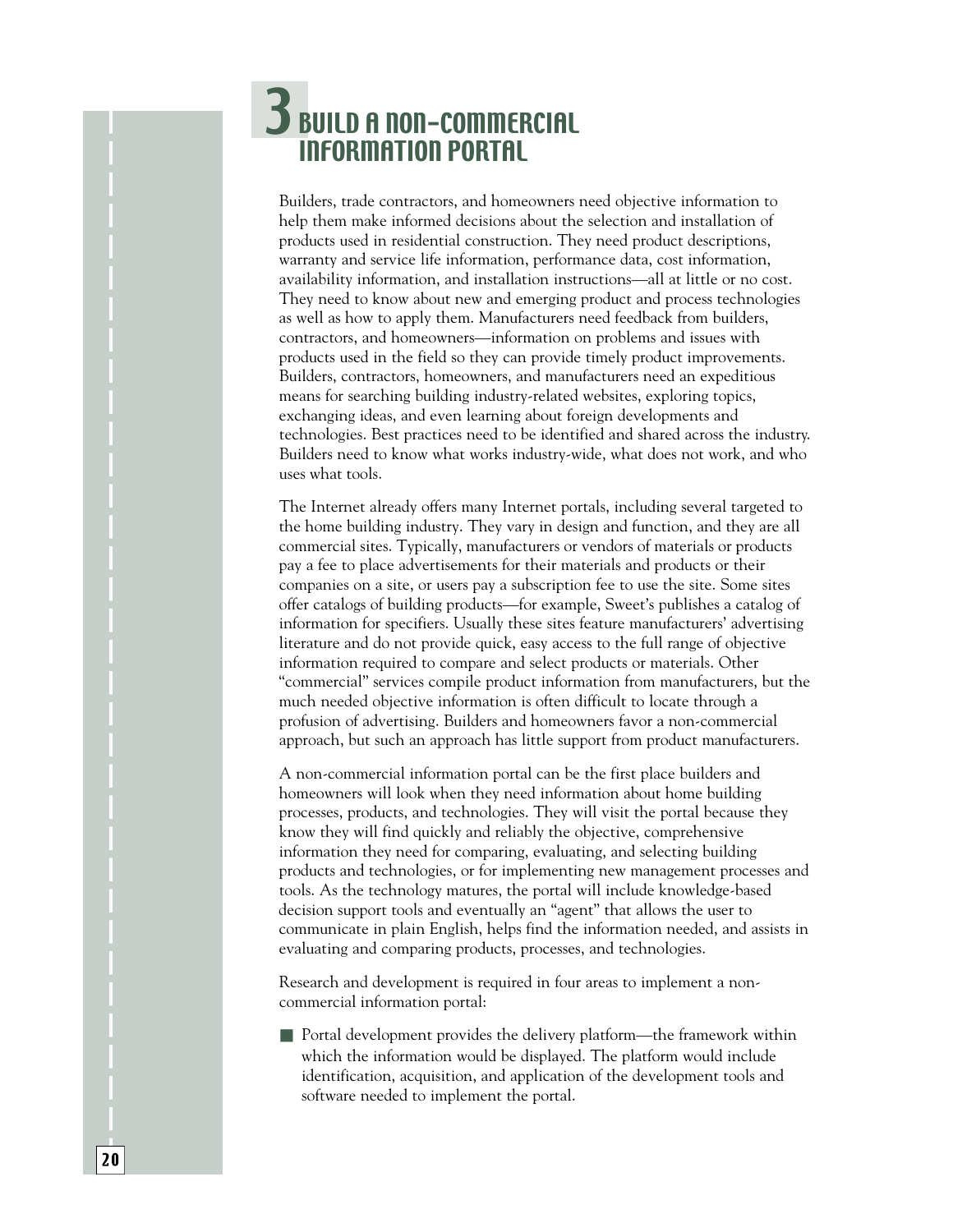- Content management collects, organizes, and provides the portal with the extensive technical information that makes the portal worthwhile. The quality, depth, and breadth of content is central to the vision of the portal and will ultimately determine its value to users.
- Decision support tools give users the web-based resources they need to evaluate, select, and implement PATH technologies. These include economic evaluation tools that access, analyze, and interpret cost and technical performance data.
- Education and training is a special form of content that will add value to this portal. It will provide portal visitors with the skills necessary to select and apply PATH technologies.

The specific projects required in each of these areas are shown in Figure 4 and summarized below.

#### 3.1 Portal Development

Phase I implementation of the portal would require the use of current technologies to provide an effective browsing capability structured around a builder, remodeler, homeowner-oriented taxonomy (organization of the information). There should be a focused search capability that provides useful, relevant information, and personalization of the portal by each user should be possible. First-phase portal development would include administrative and publishing capabilities for efficient submission, editing, organization, and management of information.

Phase II implementation would provide the capability for online comparison of products and materials by making use of templates and a common data language, such as XML, for describing all the components in a home. Phase II would also provide basic decision-support tools that will help users with product, material, technology, and process comparisons and selection.

Phase III implementation would be knowledge-based and allow users to pose questions or describe problems and information needs in plain English. The portal would not only deliver information to the users, but it would also help them understand decision parameters and make informed decisions.

A low-bandwidth portal for job site use is needed. It would contain a subset of the information provided by the Phase I portal and minimize the use of graphic files. Its purpose would be to provide essential information that is urgently needed by users on the job site and that can be delivered over the limited bandwidth expected for wireless Internet access over the next three to five years.

Investigate alternative models for funding the portal. The section on challenges and barriers at the beginning of this document identified long-term funding of the non-commercial portal as a major issue. Alternative funding models to be investigated include manufacturer "grants" (currently used by the cooperative government/private industry program, ToolBase Services), user subscriptions (currently used by *Consumer Reports*), or "pay-per-view" (currently used by *USA Today* for archived articles).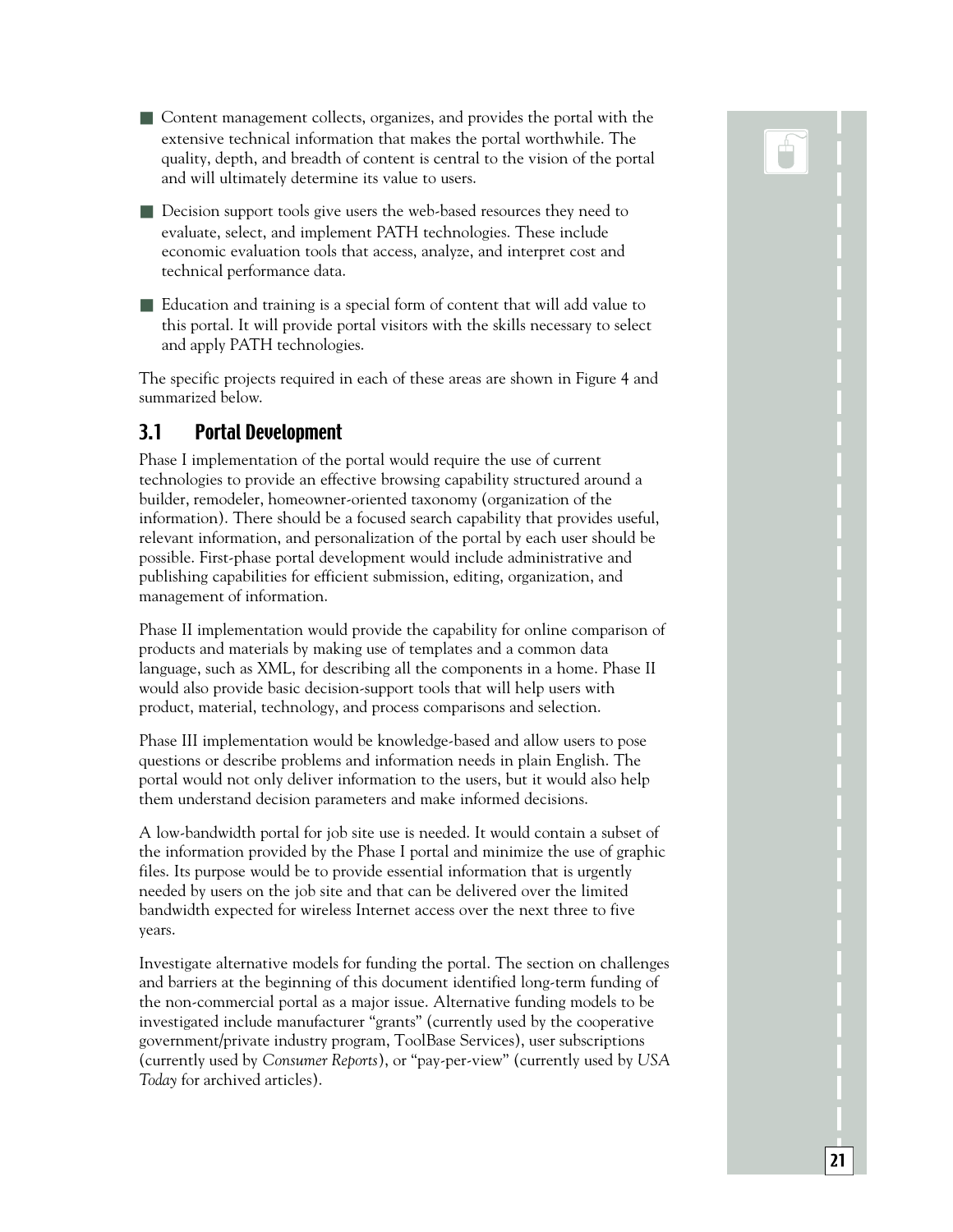

**Key:** Priority: L, M, H = Low, Medium, High Funding Sources: G, P, C = Government (public), Private Industry, Combination Funding amounts are approximations.

#### 3.2 Content Management

Effective implementation of the portal over time requires systematic procedures for finding, collecting, and certifying or validating the credibility of the information. An approach to certifying information credibility is needed to ensure that information provided by the portal is technically correct, appropriate, and objective. The approach may call for screening of information and sources of information. It may require the creation of a panel comprising representatives of various industry segments to provide oversight and ensure objectivity.

Types and sources of information to be included must be identified, including the development of templates for the various products, materials, and processes to be described. Identification of content should be accomplished with the participation of manufacturers, distributors, builders, and trade contractors to ensure broad support across the home building industry. Portals developed for other industries (e.g., automotive industry) should be examined to evaluate alternative approaches.

A system for information search and collection must be developed as well. The portal's greatest value will be as a one-stop source of reliable, complete, and upto-date information. A systematic approach is essential to ensuring that the portal provides access to needed information. Such an approach must address how to maintain a database of information sources, implement standard techniques for soliciting information, and provide methods for sources to submit new information.

Figure 4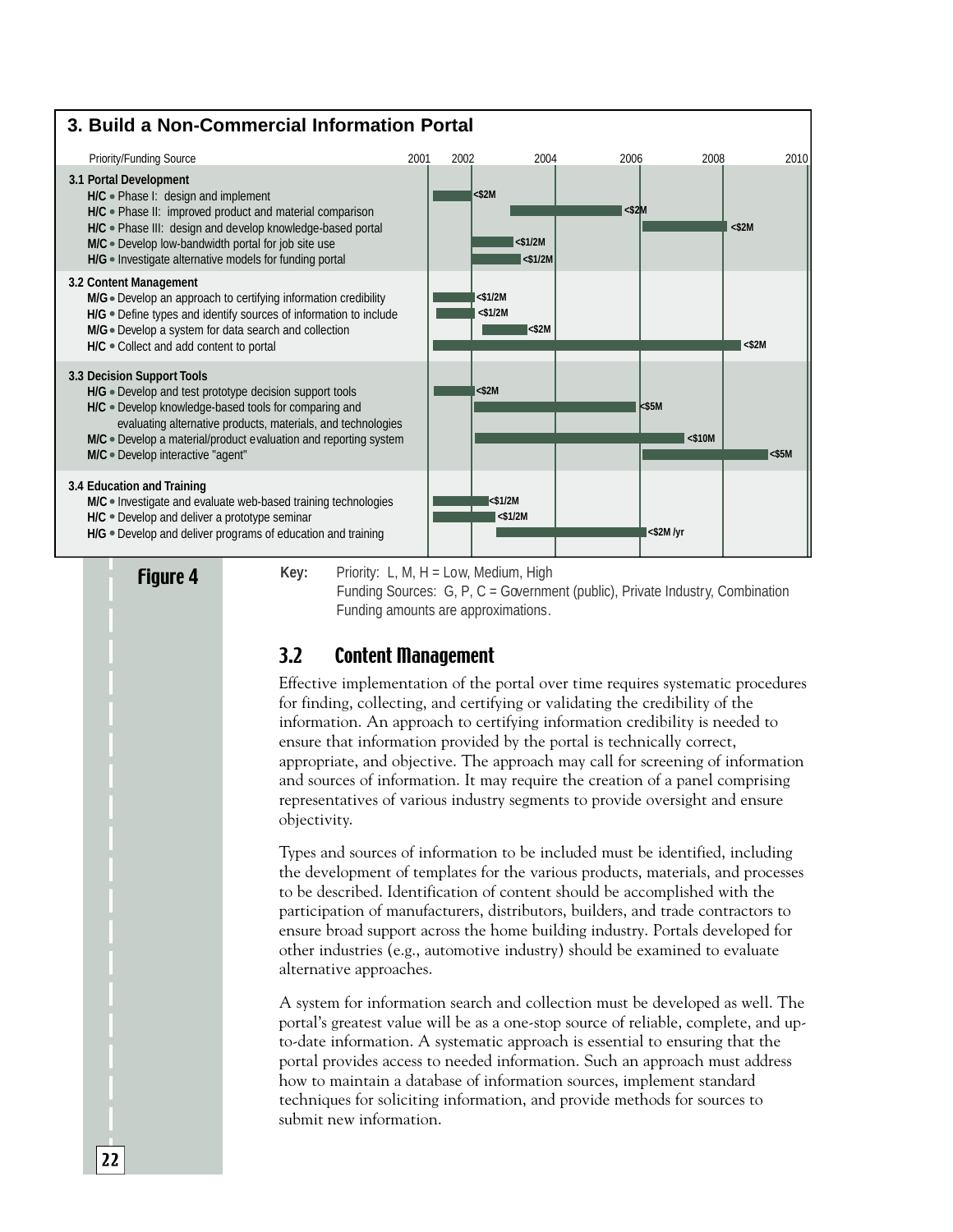Collecting and posting information on the portal would be an ongoing activity that must continue throughout the life of the portal.

#### 3.3 Decision Support Tools

Decision support tools directly executable from the information portal would help builders, remodelers, trade contractors, consumers, and other users of the portal make better-educated decisions about products, processes, and technologies. Such tools would help portal users understand what information is important to their decisions, find the needed information, and assist users in making objective evaluations and decisions.

- Development and testing of prototype decision support tools should be initiated as soon as possible. A PATH-funded effort to develop a tool to help homeowners assess the value of more durable residential systems and materials is already underway at NIST. Other prototype efforts along these lines need to be initiated. The resulting prototype tools will need to be tested with focus groups of homeowners and builders. Feedback on the portal will establish the soundness of the concept and provide ideas for improving the design of the ultimate decision support tools to be developed.
- Develop the decision tools and assemble the required supporting data after the prototype tools have been tested. In some cases, the modification of existing tools may be in order. For example, the U.S. Department of Energy has developed a variety of tools for determining the energy efficiency of buildings. These tools could prove useful to designers or builders who need to determine the energy characteristics of a particular design. In other cases, the development and implementation effort may require the support of different government agencies.
- Develop a material and product evaluation and reporting system for use by manufacturers to supply standardized and certified performance data on their products. The system would give users an authoritative and objective means to evaluate products and materials. It would include standard protocols for laboratory testing and reporting of results.

■ Develop an interactive agent that is available to each user of the portal. The "agent" would be capable of communication with the user in plain English language syntax; it would know each user's general needs and preferences; and it would be able not only to collect but also to organize and provide comparative evaluations of alternative technologies, materials, and products. Private sector Internet software providers will likely develop the agent capability as a commercial product that will require only some customization to meet the specifications of the information portal.

#### 3.4 Education and Training

The portal will provide education and training over the Internet to help builders and remodelers understand how to select and apply new or emerging technologies.

Investigation and evaluation of web-based training technologies are required to determine effective methods for delivering education and training over the Internet. The selected methods would best exploit the unique capabilities of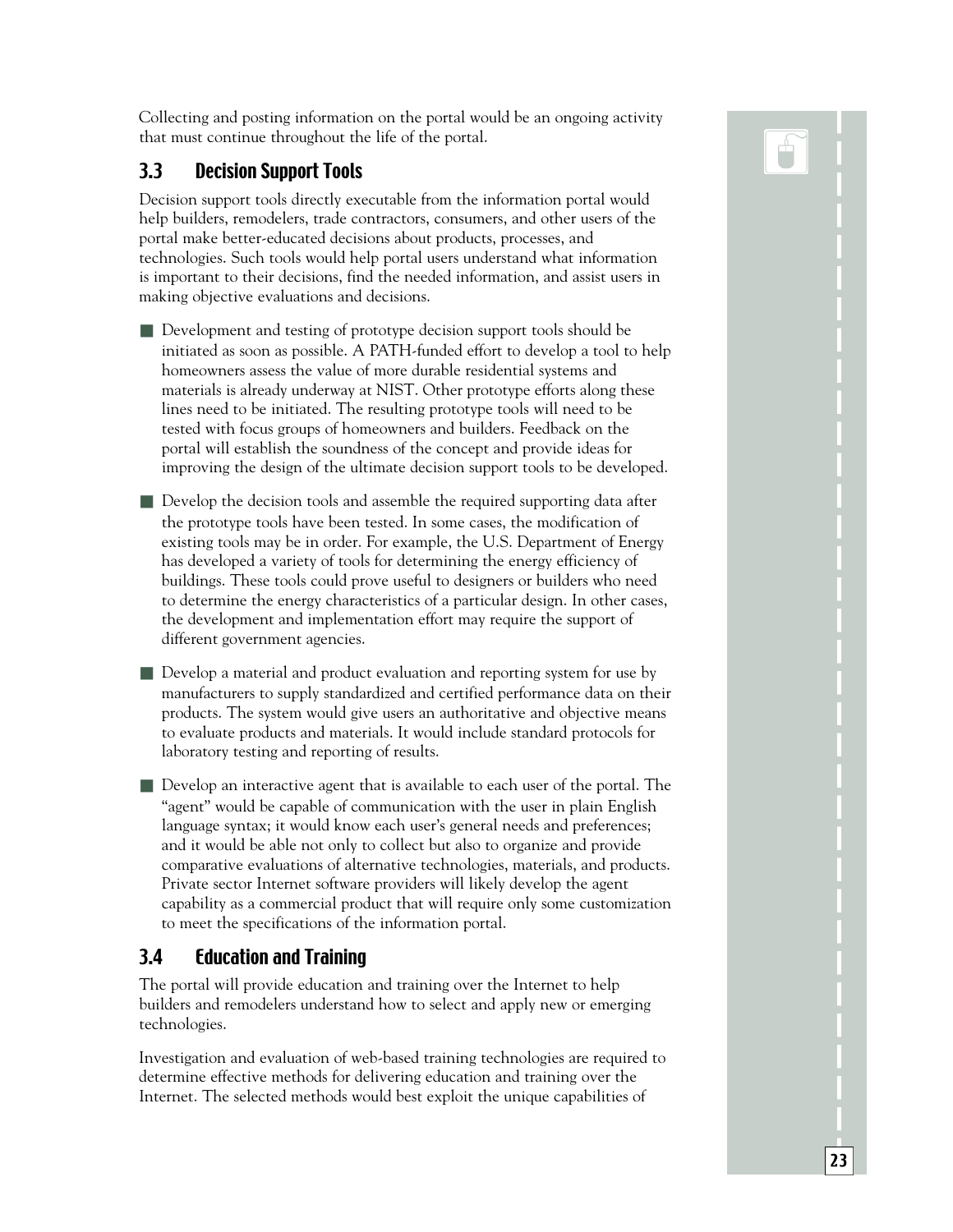the Internet to provide real-time education simultaneously to builders or contractors across the country or to provide variations of self-paced education and training at low or no cost and at times most convenient to the user. Software Wizards should also be studied as a way to present guided tutorials on properly installing or inspecting building systems and products.

The delivery and evaluation of prototype seminars involves delivering seminars to builders and trade contractors and collecting and evaluating feedback about the effectiveness of delivery methods.

Development and delivery of education and training programs would provide builders and others with the knowledge and skills they need for correctly selecting and applying product, material, and process technologies that will contribute to building better homes and achieving the PATH goals.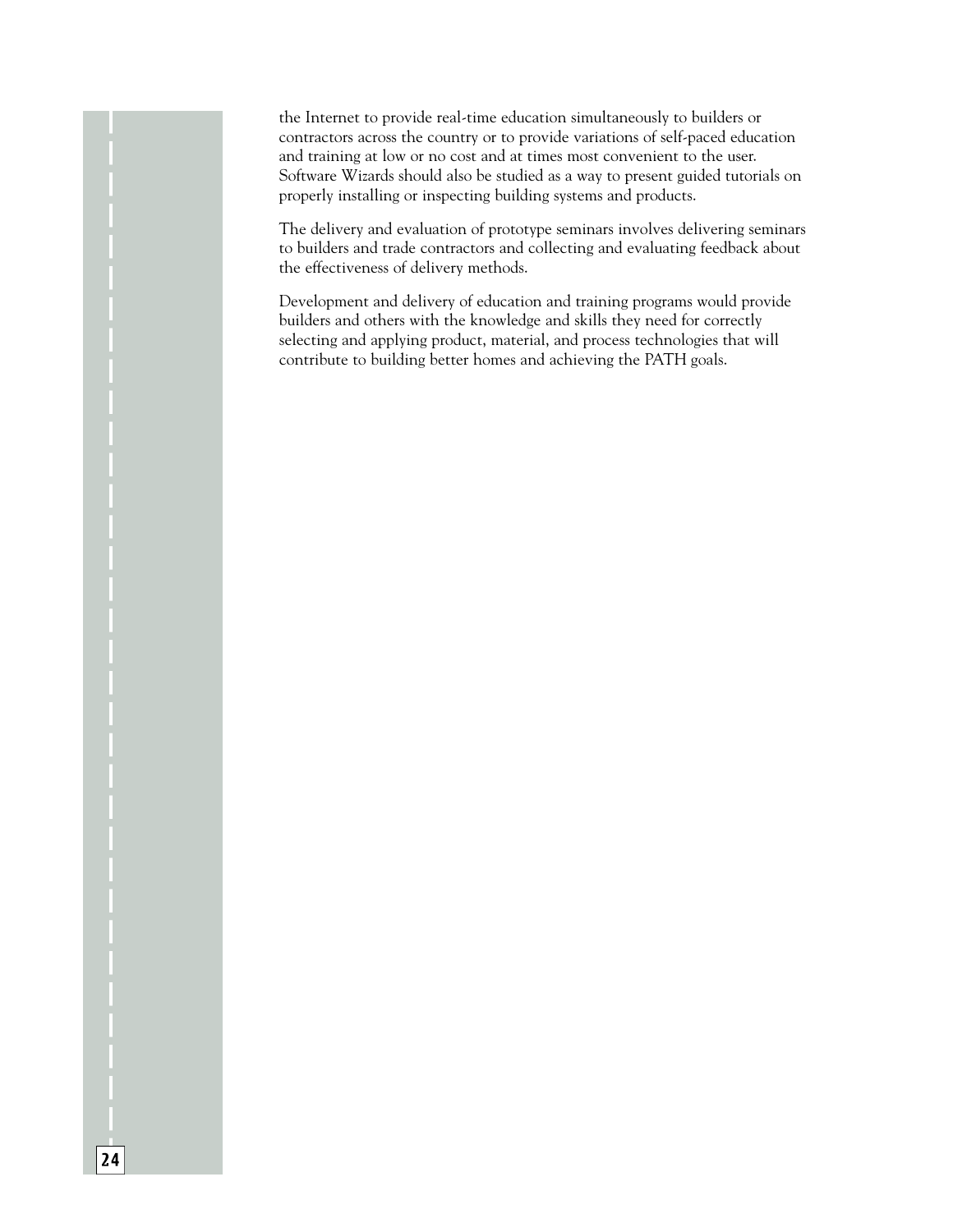# **CREATE PRODUCTION MANAGEMENT SYSTEMS** FROM CONCEPT TO CLOSURE

The greatest challenges faced by most home builders revolve around execution of a production process that is complex, unpredictable, and always subject to change. Information technology not only can make today's management approaches work more smoothly and accurately, but it can also lay the foundation for basic changes in the conduct of business that will improve productivity.

In coming years, rather than applying multiple incompatible software tools or manual methods for project design, planning, and execution, home builders of all types will make increasing use of integrated or interoperable software packages that reach from end to end of the building process. Elements of these software packages will be able to manipulate data in concert with in-house accounting software and will interface cleanly with software systems used by suppliers, subcontractors, and other participants in efficiently and accurately transferring information needed by each party. Over time, the home building process will evolve and become more efficient by taking maximum advantage of information exchange.

The home building process varies widely across the range of business operations that make up the home building industry. Yet, regardless of business style, special complexities and uncertainties must be addressed both in planning residential construction and throughout its execution. Most home builders place little reliance on in-house labor crews and instead orchestrate the activities of a host of subcontractors and deal with a large number of suppliers and third parties. Effective management and oversight are needed for activities carried out within the firm and also for subcontractors and other elements of the supply chain. Schedule, costs, prices, and profitability, as well as performance of the end product, are affected. Management can make the difference between success and failure in a highly competitive environment.

The development of IT in production management requires a general projectplanning framework tailored to the construction of houses. The industry has yet to adopt a generally accepted framework for project planning that defines the functionality to be encompassed with a suite of enhanced tools and the opportunities needed to improve overall integration. Although Figure 1 (page 4) provides a reasonable starting point, several variations may be required to encompass the range of approaches followed by home building companies of different sizes and operational structures.

Information technology will need not only to allow transfer of data back and forth between elements in Figure 1, but also to translate or repackage information in such a way that one element's output is directly usable as the next element's input. This requirement may give rise to a near-term constraint when builders, trade contractors, and suppliers want to interconnect older systems that are functional yet technologically obsolete. Customized translators may be used for interfacing programs, provided that input and output data format specifications are available and adequate. The use of metadata in the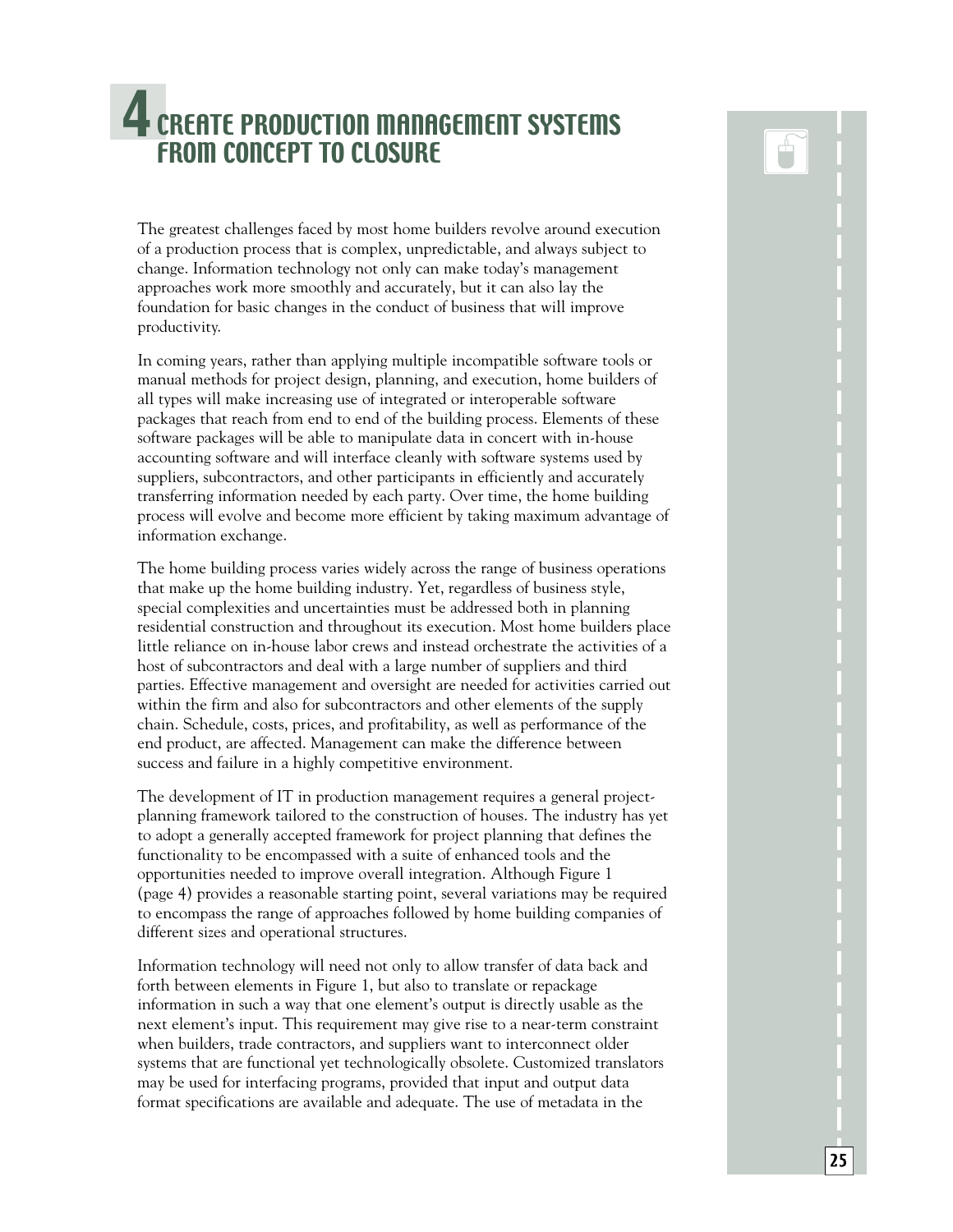form of XML tags or other common language approaches will provide a more general method for addressing this problem.

Successful implementation will require "open systems" software, whereby vendors publish documentation of their application program interfaces. This simplifies and encourages the creation of interoperable software. This approach has become popular as an aid to developing robust systems whether components are layered or tied together as peers. Examples abound of the resultant synergies.

Implementation of effective, end-to-end production management systems requires the actions summarized below:

- State-of-the-Art and Benchmarking Studies: These research activities will identify approaches that have been used successfully by building industry leaders (and leaders in other industries) to help quantify the potential benefits of IT in the home building process based on the unique economic characteristics of the residential construction sector.
- **IT in the Management of Change Orders:** The second project calls for developing and demonstrating methods for using IT to simplify and streamline the "change order" execution process, a task that remains poorly addressed by most current management tools.
- **Development of an Interactive Supply Chain:** Home building's complex supply chain will be simplified by moving away from today's "reactive" structure to a structure that promotes interaction and more systematic flows of information between buyers and sellers, thereby leading to new ways of conducting business.
- **IT for Pre-Construction Activities:** The process of converting a parcel of raw land into finished building lots is costly and time consuming, but nonetheless essential to the long-term supply of new homes. Comprehensive approaches for expanding the use of IT in the activities leading up to breaking ground for a new house will simplify, expedite, and improve efficiency in the land development process.

Further integration of these and other outputs will be needed to achieve the production management vision, but the above activities address requirements for the near to mid-term. Production management also should incorporate ITbased interaction with regulatory agencies, and create ties to marketing, mortgage financing, and customer interaction. Each of the four project areas is shown in Figure 5 and discussed below in more detail.

#### 4.1 State-of-the-Art and Benchmarking Studies

Development of the next generation of production management systems in home building should begin with a review of the state-of-the-art in home building and in select other industries. An assessment of the financial implications and incentives for broad adoption of IT-based approaches by home builders and other industry players is also needed. Activities include investigating "e-solutions" and related processes in home building and other industries, documenting the "cumulative investment function" for housing production under standardized business approaches typical of the industry, and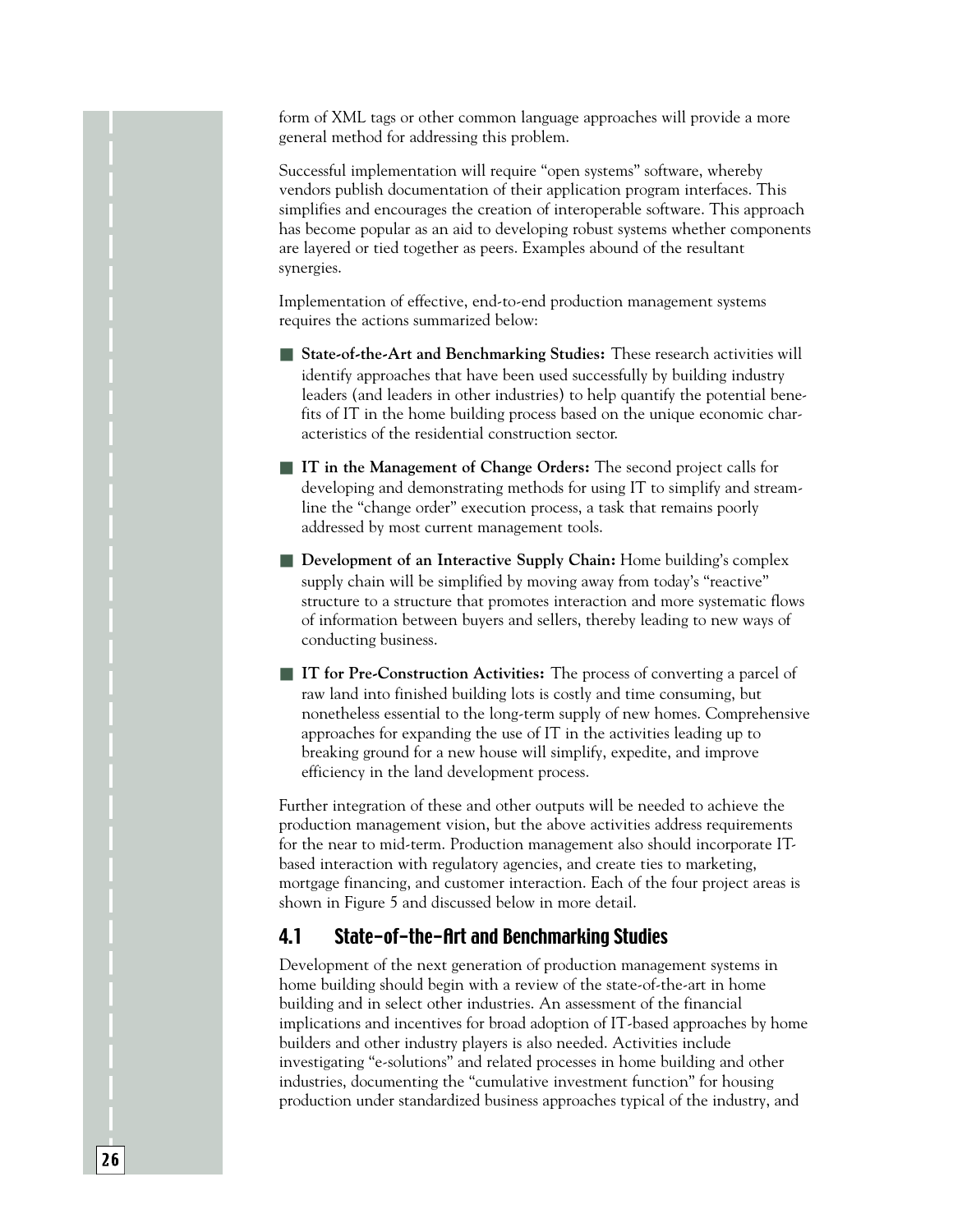quantifying the amount of invested capital throughout the housing supply chain. This information can be used to estimate the economic potential of new IT solutions as applied to home building.





#### **Key:** Priority: L, M, H = Low, Medium, High

Funding Sources: G, P, C = Government (public), Private Industry, Combination Funding amounts are approximations.

A state-of-the-art search of existing e-solutions and processes in home building and other industries should be conducted. Home building has begun to change in response to the availability of new technologies for distributing and sharing information, but the change process still has far to go. Fortunately, a handful of large home building firms has direct experience in leveraging IT and moving away from conventional approaches to production management. Enterprise Resource Planning (ERP) is a method for organizing and scheduling workflows and production and tying them to "back office" procurement, planning, and accounting operations. In the home building industry, ERP approaches have found application in the production of manufactured housing and the fabrication of factory-built components such as roof trusses. Several large home building firms have also implemented various forms of ERP, but the systems still tend to focus on procurement, scheduling, and accounting. The ability of most of these systems to reach further back into the design or development stages, or to interact with the IT systems of vendors and others in the supply chain, is limited or non-existent. Development work in this area is underway.

The effort should begin by tapping the knowledge of home building industry leaders experienced in implementing ERP and learning more about their experiences and the limitations of existing products. A comprehensive case

Figure 5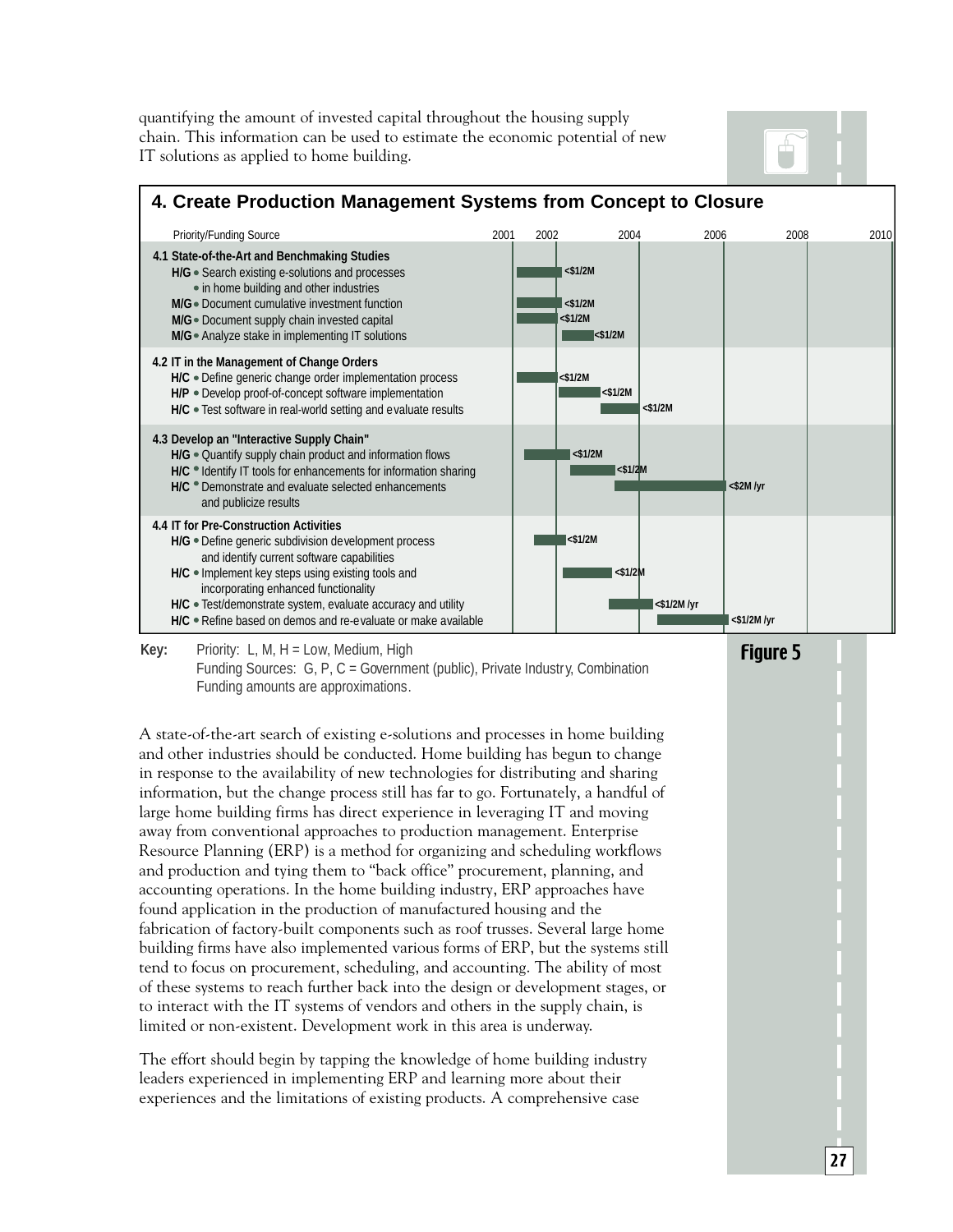study in this area would be valuable in itself and would more clearly help identify needs and potential enhancements. Other industries that have embraced IT should be reviewed for relevance to home building, particularly production environments (e.g., automobile manufacturing) and more laborintensive service industries (e.g., fast food and delivery services). Key points to be considered are what aspects of the business process have changed and how the changes have influenced costs, revenues, labor productivity, profitability, competitiveness, and similar factors.

The next step is to document the cumulative investment function for delivery of a home under basic scenarios. Improved production management, through better flow and use of information, can speed the production process. Often, four to eight months elapse from breaking ground to completion of a new home, not including the years typically required to develop raw land into lots. More rapid production can reduce carrying costs and increase turnover rates and return on invested capital, but the amount saved is highly dependent on how much capital is invested at the point where the increase in speed occurs. The cumulative investment function, which relates total invested capital to passage of time and progress in construction or related milestones, determines the potential for savings. Of course, speeding production offers other direct and indirect benefits as well, but the reduction of carrying costs (or the opportunity cost of investment capital) is fundamental.

Next in the benchmarking process is to document invested capital throughout the housing supply chain. Improving efficiency through better use of information and IT is possible within the home building firm itself, but the opportunities go beyond the individual firm. Additional benefits are available to the degree that IT improves efficiency further back up the supply chain from the builder to the local product distributor (or through individual subcontractors to specialty trade product suppliers), to the wholesaler, to the original manufacturer. Enhanced efficiency in production management can have implications for costs and efficiency at each point in the chain, not just for the building firm or general contractor. Understanding the economic implications of the various impacts and the distribution of overall benefits requires information about how different parts of the supply chain are capitalized as well as the extent to which facilities exist, inventory is maintained, and costs are incurred. Knowing "who stands to gain" and "by how much" will help identify the players with the greatest interest in bringing about change and fostering the cooperation that will hasten it.

Finally, it will be necessary to analyze what is at stake in implementing new IT solutions. The findings from the three projects outlined above will become the basis for estimating a range of impacts, such as improvement in productivity, enhanced profitability, cost savings, and other benefits, that are likely to flow from the application of new IT solutions in home building. The findings will also highlight the possibility of negative economic or other impacts. Results of an authoritative analysis could be helpful in explaining to potential "early adopters" in the industry why they should move forward.

#### 4.2 IT in the Management of Change Orders

Most home builders can claim direct and frequently unpleasant experiences in dealing with the "change order" process. It begins at the point in construction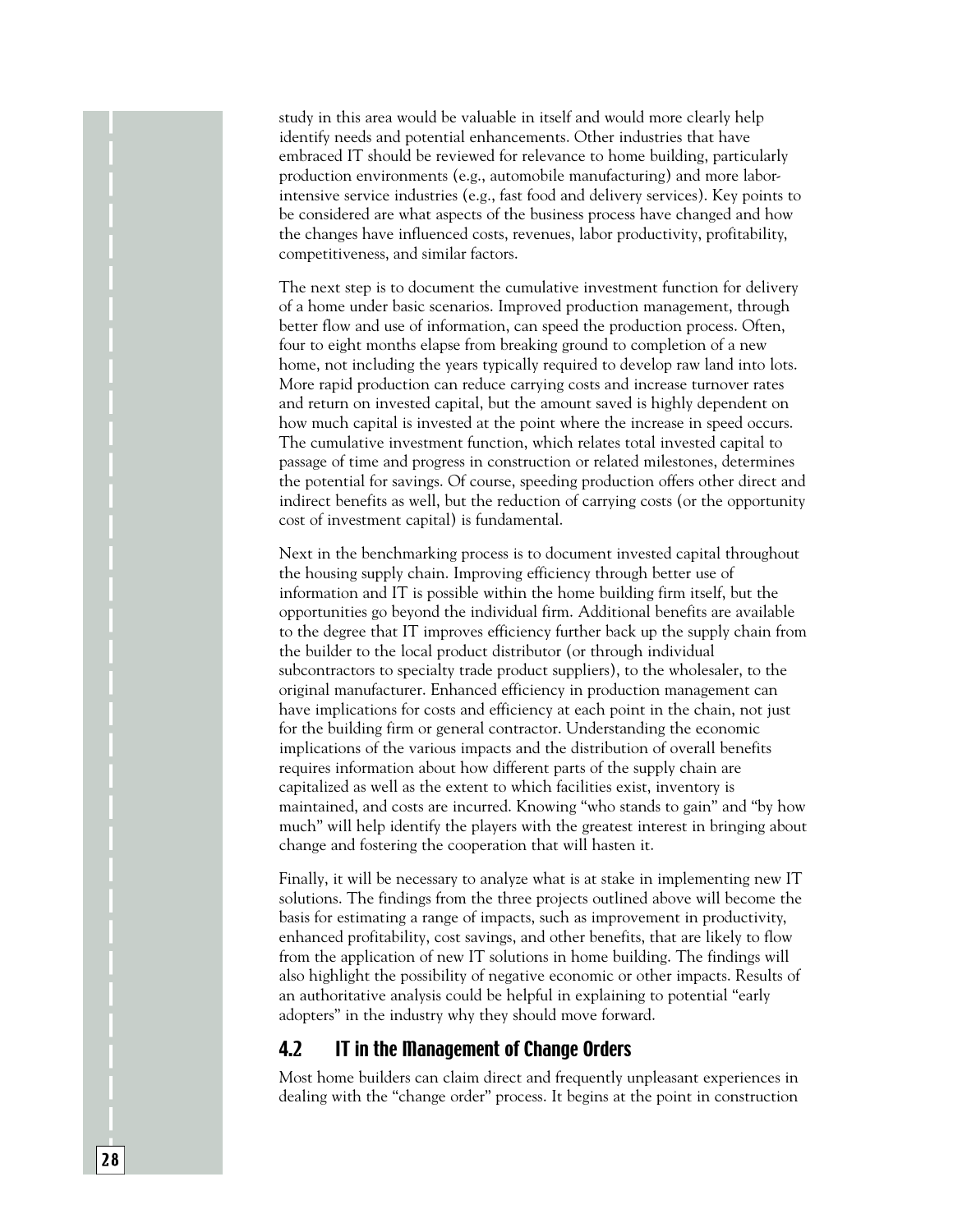when a customer decides that a wall should be moved, a floor tiled rather than carpeted, or a bay window substituted for mulled window units. Most builders discourage change orders not only because changes can have so many implications for design and construction but also because they may be difficult to price accurately. Yet, in those parts of the industry that thrive on promoting and providing customer service as a central part of the overall process of designing and building a house, change orders are practically inevitable.

Change orders often have implications for building design details and code compliance. Plans may need to be revised. Lists of building materials and products needed to complete the job are affected. New items are added, or one item is substituted for another. Different vendors may be required or different subcontractors may need to be called in for the work. Updated information must be communicated to the site superintendent, to multiple trades, and to suppliers. Typically, change orders affect the project schedule and generate ripple effects that extend to project completion. The change may even affect scheduling of other projects, as in a subdivision. In addition, questions arise as to how to estimate the costs of the change and set an appropriate price for the customer. In short, the change order raises many of the same issues of production management that generally need to be addressed as part of the process of building homes, only on a smaller and accelerated scale. Builders who handle change orders effectively can profit from the process; others find that change orders translate into slipping timetables and evaporating margins.

Given the above issues, it appears that much can be learned from using change order management as a model for overall management of the home building process. At least one currently available software package for mid- to large-sized builders can handle change order requests. However, the process is complex, is not directly tied to design, and appears limited to "standard" changes, e.g., substitution of one standard option for another. Developing or adapting IT tools to manage a more flexible change order process is both a challenge in itself and a way to identify approaches to achieving the larger production management vision discussed earlier. The actions needed to develop effective change order management tools are described below.

The best way to start this development is to define a generic change order implementation process based on current practice, including required information flows. The implications of a change order extend throughout the three central boxes in the process diagram presented in Figure 1, where a change order can be seen as a loop from step 4, "building construction," back through steps 2 and 3, "house design" and "pre-construction planning." The specific steps in implementing a change order will vary with the builder, the house, and the nature of the change, hence, the need for a "generic" process that encompasses variations. Key steps call for:

- Marking up or revising building plans to reflect the change and securing any necessary code approvals;
- Determining the net impact on products and materials to be ordered by the builder or supplied by subcontractors;
- Revising material orders based on an updated materials list;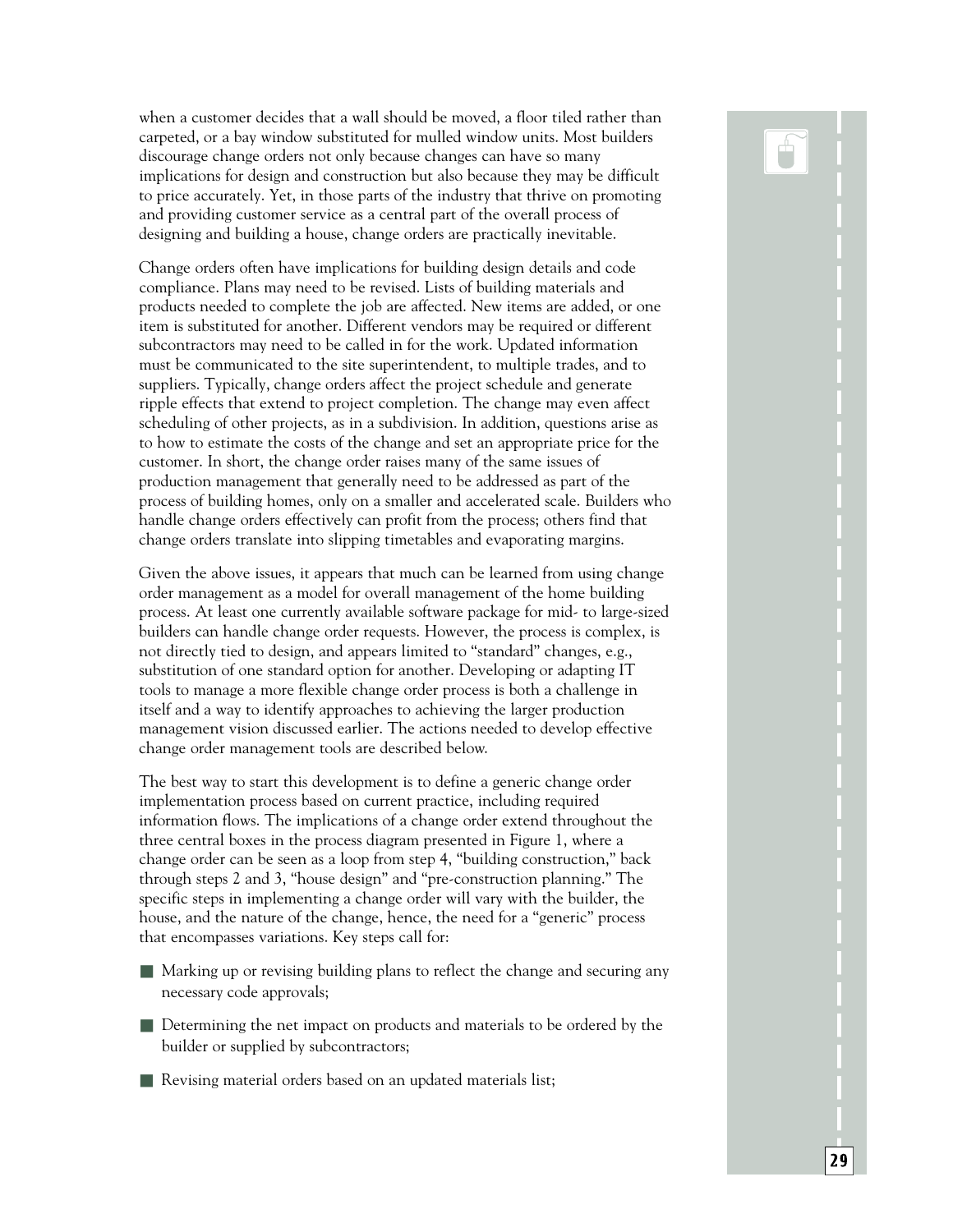- Revising the project schedule based on direct impacts on construction labor, availability of materials, and other factors;
- Identifying all affected trade contractors and communicating to them the changed nature of the work and the schedule; and
- Calculating the resulting impact on total job cost, target pricing, and profitability.

Next on the road to effective change order management is to develop a proofof-concept software implementation. The purpose of this step is to demonstrate that software can mirror the steps required to implement a change order, even if the software outputs are not automatically integrated into the underlying systems for design, job costing, estimating, and scheduling. This step might begin as an automated checklist of reminders, at least for some aspects of the process, but the goal is to devise software that would tie change order processing into existing design, cost estimation, and scheduling packages.

Once the software is developed, it then will be necessary to test the software in a real-world setting next to conventional approaches, and evaluate the results. The approach for implementing the proof-of-concept task should be tested by applying it to real-world change orders and assessing its accuracy, relevance, and potential utility. The test can be conducted in parallel with whatever approach the builder currently uses in order to assess whether the software would simplify, enhance, or detract from the process when used instead of more conventional approaches. The results would guide follow-up work. Full-scale implementation would require additional IT infrastructure for managing more of the underlying construction process.

#### 4.3 Development of an Interactive Supply Chain

Many of the complexities associated with promoting new ways of conducting business in home building result from the unusually complicated "supply chain" that supports production. Most home builders rely extensively on subcontracted labor. Products used in home building are purchased generally from local suppliers, whether by the builder (for items such as framing lumber, trusses, and windows) or by individual subcontractors responsible for providing their own materials (e.g., plumbers and roofers). The local suppliers purchase their products from wholesalers or distributors who, in turn, purchase the products from manufacturers. Each link in the chain requires labor, capital facilities, and inventory along with order processing, billing, invoicing, collections, and transportation. The long chain is heavy (i.e., expensive to maintain), but it also provides flexibility in an industry that is known historically for its sharp business cycle.

Figure 6 shows some of the several ways that building products flow through the supply chain, with the exact path depending on the material involved, the specific manufacturer's and builder's way of conducting business, and other factors.

Participants term the current industry supply chain "reactive" because it is characterized by arm's-length transactions, a zero-sum mindset that views one participant's gain as another's loss, and little or no information sharing. Such an approach to business maximizes the uncertainty faced by each player. Lack of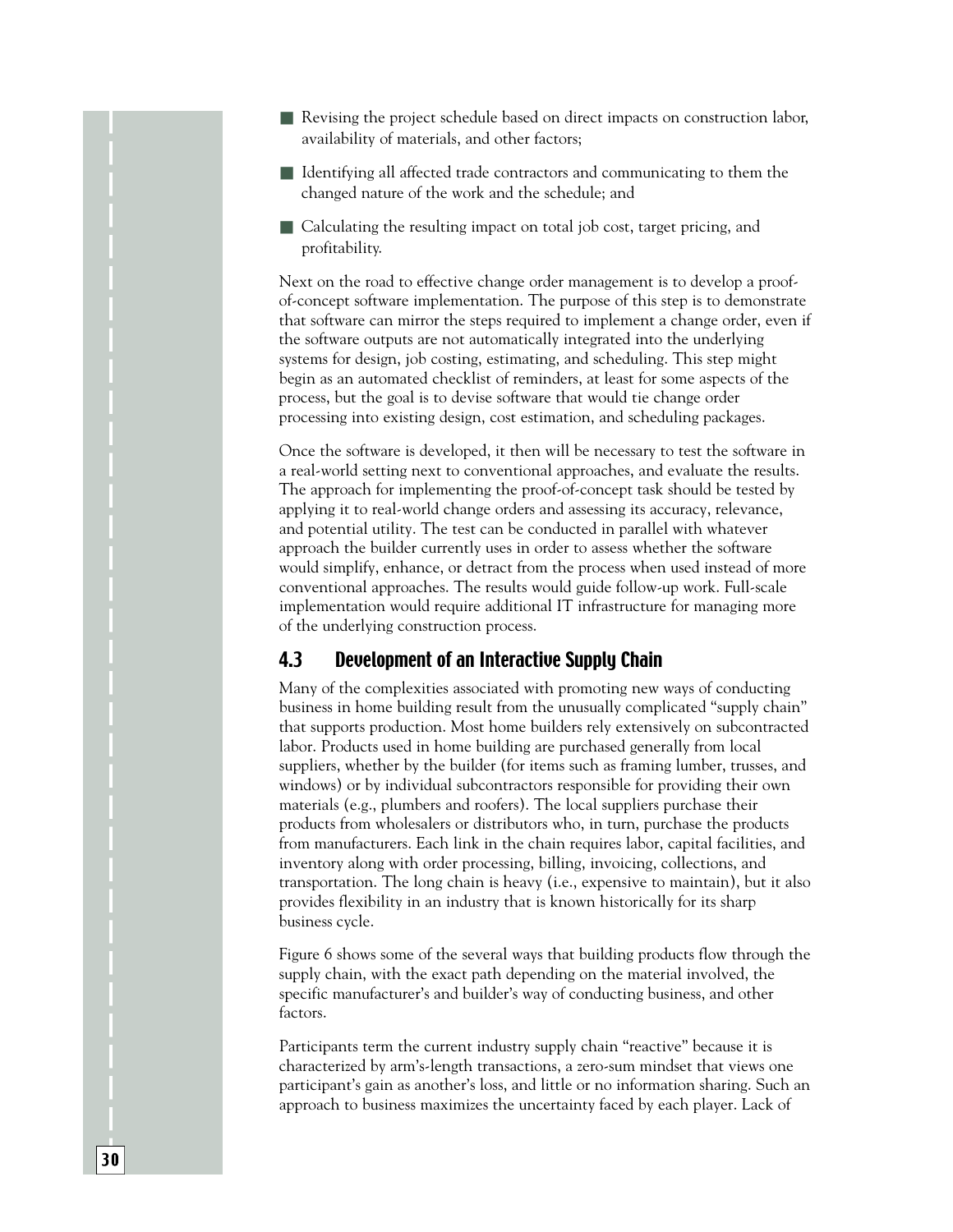information flow can lead to poor decision-making, inefficient execution in the face of special orders, errors in filling orders, and extensive "just-in-case" inventory that must be maintained at each level of the system in anticipation of unreliable production planning or unpredictable participant demands.



Note that the supply chain shown in Figure 6 is not specifically illustrated in the process diagram of Figure 1. Rather, it is included within, or links to, elements in the other boxes, particularly "pre-construction planning" and "building construction."

Some home building firms have taken steps to solve supply chain problems. For example, some firms exclusively rely on in-house labor, which, though it presents its own drawbacks, reduces the uncertainty and complexity associated with subcontracting. It also provides opportunities to economize on acquiring materials otherwise provided by subcontractors. Large producers, especially factory builders with centralized facilities, can negotiate prices directly with manufacturers and thus eliminate the delivery cost and mark-ups associated with reliance on wholesalers and distributors. Some firms that manufacture and sell commodity building products have gone so far as to integrate vertically with home building operations that serve as captive sales outlets. Finally, some builders actively "partner" with subcontractors, modifying traditional incentive structures and working as a team rather than at arm's length. Each of these approaches helps streamline and simplify the supply chain in an effort to shift or reduce cost and uncertainty.

The alternative to redefining the building firm itself is to work toward what might be called a "proactive" or "interactive" supply chain where needs are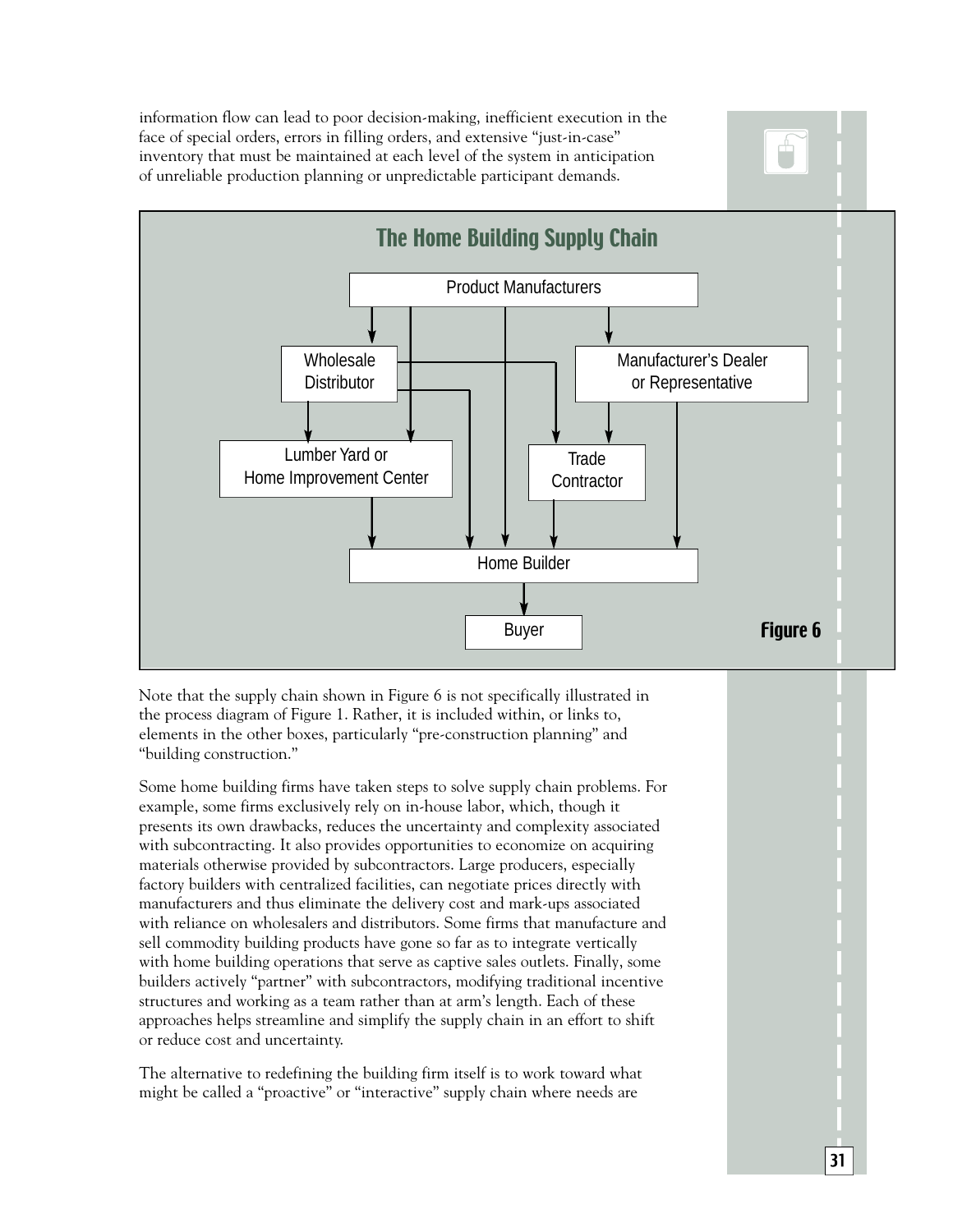better communicated and even projected. One key to this transition is better information exchange. It is based on the theory that timely and accurate sharing of information will help suppliers accommodate customer needs more quickly and at lower total cost than suppliers who must operate "in the dark." This project involves the activities described below.

- Define baseline current practices, underlying information flows, and typical systems. The supply chain diagram in Figure 6 encompasses many variations that are not now relevant to every product or situation. The chain itself is also in flux, with flows shifting and new paths developing partly in response to new technologies. This step calls for greater quantification of the framework shown in Figure 6, as applied to particular products, to show the most common paths now taken by those products. The figure also shows arrows corresponding to the direction of product flow, but in reality a two-way flow of information at each stage needs to be identified before it can be enhanced.
- Identify IT tools or enhancements for sharing information up and down the supply chain as well as data flows necessary to streamline selected links. Tools will take the form of specific technologies suitable for further study and possible implementation.
- Demonstrate or evaluate selected IT tools or enhancements, assess their effectiveness and other implications in real-world applications, and publicize the results. The simplest way to learn about the likely benefits and drawbacks of a broader move toward an interactive supply chain is to expand communications and end-to-end data exchange among firms that volunteer to participate on a trial basis.

#### 4.4 IT for Pre-Construction Activities

Another opportunity to define and demonstrate IT's potential for improving efficiency in the management of multiple steps in the overall home building process is through IT's application to "pre-construction" activities, that is, the series of steps leading up to breaking ground for construction of a new home. This work falls primarily in boxes 1 and 2 of the process diagram in Figure 1.

Extensive work must be completed well before construction of a home begins. It starts with acquisition of raw land. If not correctly zoned, the property must be rezoned or variances obtained to permit the construction of residential units at some given level of density. The overall parcel must be accessible from existing streets and platted to show the layout of individual lots as well as building restriction lines based on applicable setbacks. A subdivision plan must be prepared and recorded legally, showing how the raw land will be transformed into a finished state through clearing, rough grading, construction of main and collector streets, and installation of underground systems for water supply, sanitary sewer, fire hydrants, stormwater drainage, and the like. Floodplain maps and regulations must be evaluated for the proposed development's impact on community design. Environmental studies of wetlands and the like may be required. Public streets, open spaces, community facilities, and utility easements for electricity, gas, and other services must be laid out and dedicated. All these aspects of the subdivision plan must be approved by the local jurisdiction before breaking ground. Public hearings and opportunities for public comment are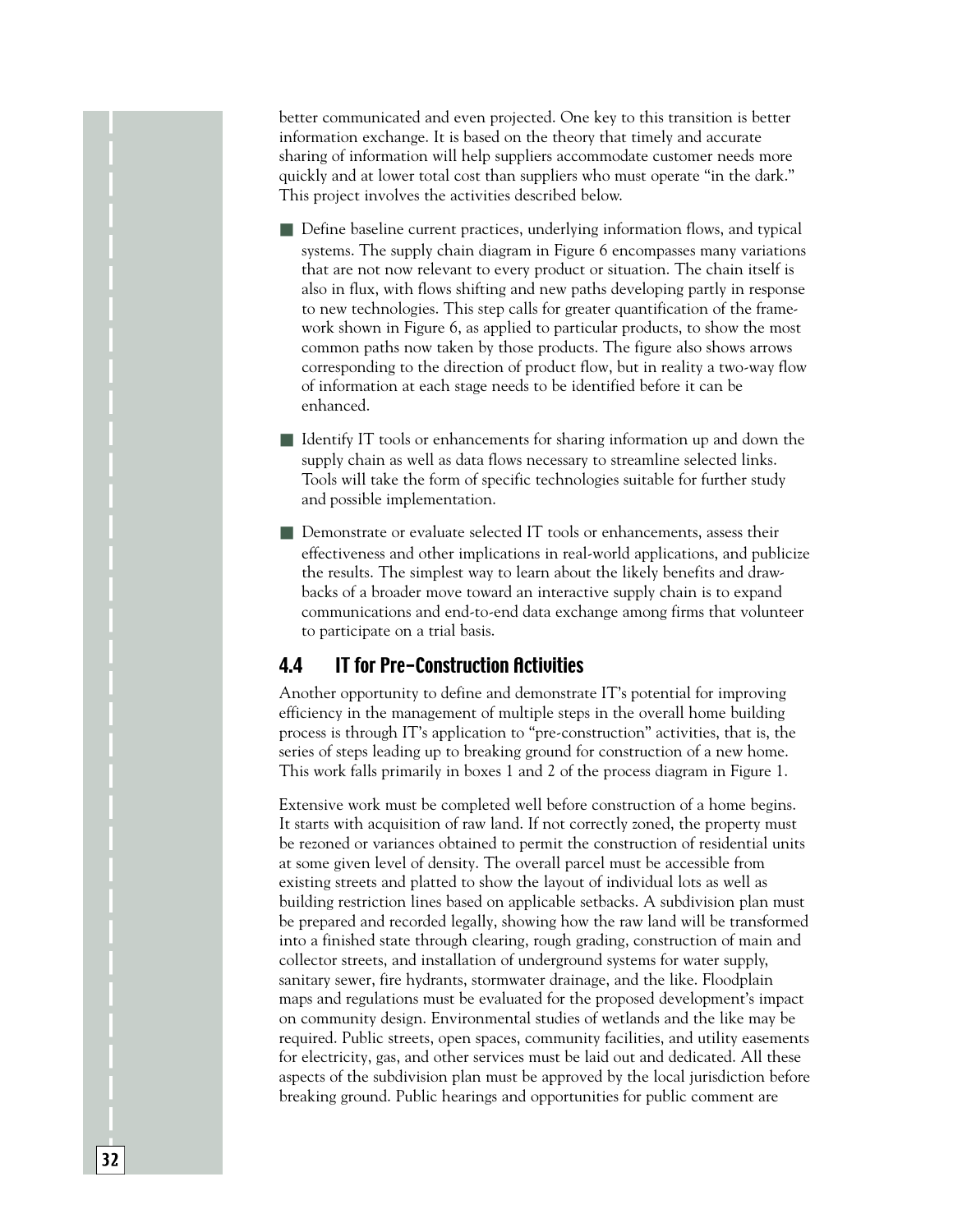typically part of the review and approval process. Community covenants and plans for creation of a community association may need to be drafted and recorded. Bonds are required frequently to ensure that development work, once started, ultimately is completed to applicable local standards. For larger developments, ordinances may require the upgrading of access roads or other community infrastructure outside the development boundaries to serve traffic and other impacts. The process of pre-construction planning can take several years if it moves smoothly, and longer if delayed by regulatory issues.

Upon securing required government approvals, construction work for land development can begin. As with construction of an individual house, multiple subcontractors are typically involved in land preparation. The local electric and gas utilities, along with water, sewer, and fire authorities, regulate and must sign off on the construction of infrastructure relating to their services. Utility construction must be coordinated with construction of roads, curbs, gutters, and sidewalks. Permits are required for infrastructure, along with plans and permits for erosion or sediment control. The land development process may be phased for economic reasons, with some lots completed before infrastructure is in place throughout the development, although all planning and approvals typically must be completed up front. Eventually, the land developer sells finished building lots to builders (who may have customers already lined up) or consumers (who plan to hire a general contractor to build on the land), or holds the lots for the development firm's own use. Clearly, the high cost of developed land (often 20 percent or more of the cost of a new home) is evidence that improving efficiency in work performed before house construction can yield significant benefits.

Pre-construction activity also extends to the design of individual homes. Factors such as orientation of the house on the lot, access from the street, setbacks from lot lines, utility connections, and easements all grow directly from and relate to decisions made in the development phase. Lot-specific information compiled or generated as part of the land development process should be directly incorporated into design software rather than manually recreated.

There is uncertainty about the extent to which land developers currently rely on computer software to lay out subdivisions, estimate development costs, develop schedules, or track work in progress. At least one package for large- and medium-sized builders is capable of dealing with land development. While the specifics of land development differ markedly from those involved in building and selling homes, clear parallels point to the advisability and logic of using similar types of software for designing, estimating, and scheduling both land development and construction. Land development also presents opportunities for applying global positioning systems (GPS) and computerized topographical mapping data to generate maps, to perform run-off and other calculations, and to evaluate the implications of a plan. Some jurisdictional authorities as well as utility companies are already using these tools rather than relying on conventional surveying, drafting, and analytical methods. Interfaces with local zoning, tax, property ownership, easement, floodplain definition, and master plan databases would help streamline the design and land development process.

The following steps are proposed for development of integrated software tools to manage the land development process.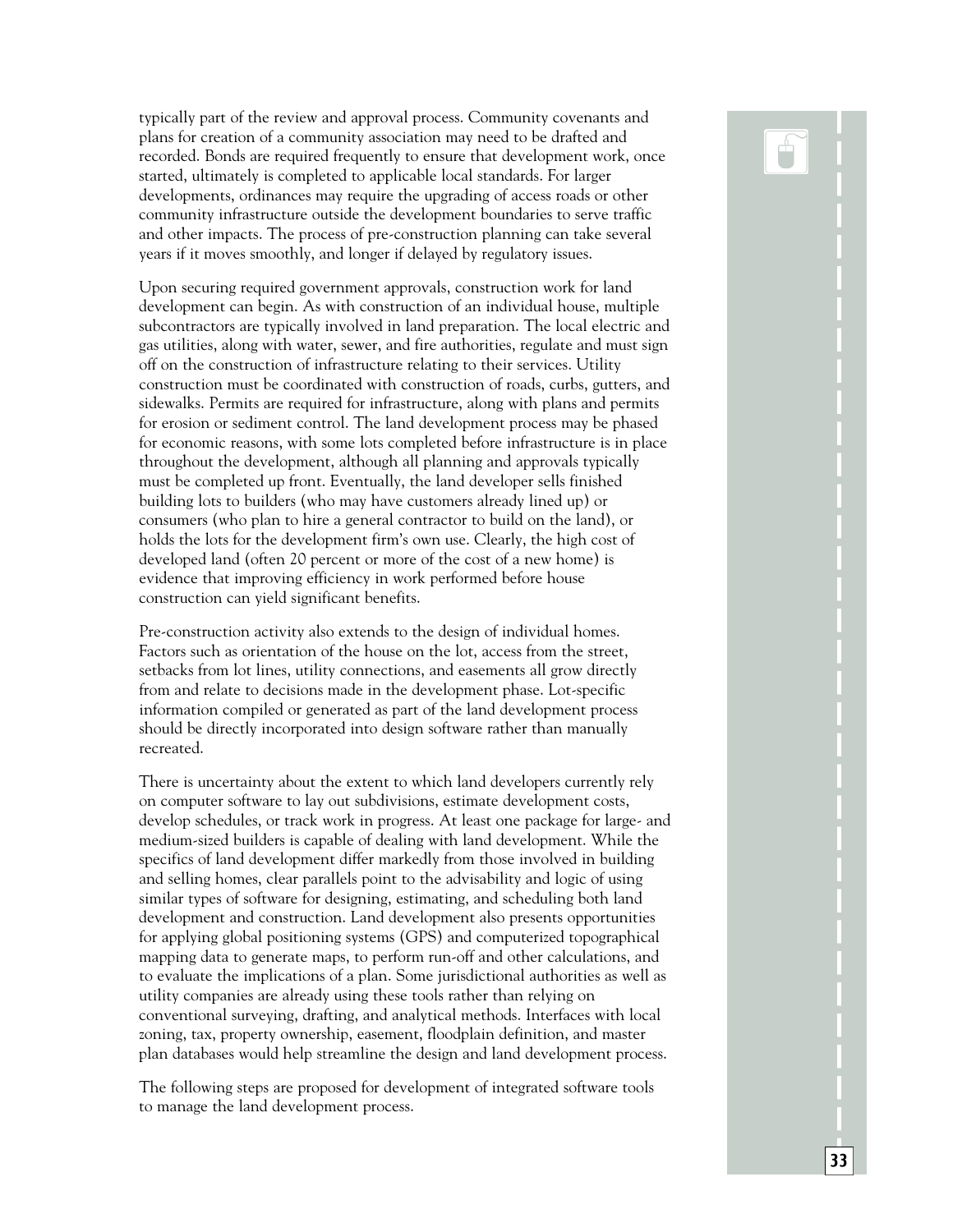- Define a generic subdivision development process, including parties involved, information requirements, and flows, milestones, and outputs. Review current software tools for land developers. The generic subdivision development process will serve as the template for development of nextgeneration software tools.
- Using existing software tools as a starting point, implement key steps of the process, including community layout, plan submission, takeoffs for material and labor to build infrastructure, cost estimating, and master scheduling. This would be a first cut at a coordinated approach to using computer tools for pre-construction development work. As noted, the issues parallel those arising with software for managing home construction. It assumes that there are opportunities to enhance or more closely link such tools as already exist.
- Demonstrate application of the system and evaluate its accuracy and utility compared to existing approaches. Work with land developers on actual projects, running the system side-by-side with whatever other approaches to design and planning are in use. Study the ease or complexity of use of the system and the accuracy of its outputs. Assess in quantitative terms the potential for improved efficiency (time savings, cost savings, ease of revisions) and any drawbacks to this approach. Identify additional outputs or utility for incorporation into the system.
- Refine the system based on what is learned through the demonstration process and re-evaluate or make the system available on a larger scale. Publicize the results and encourage broader implementation.